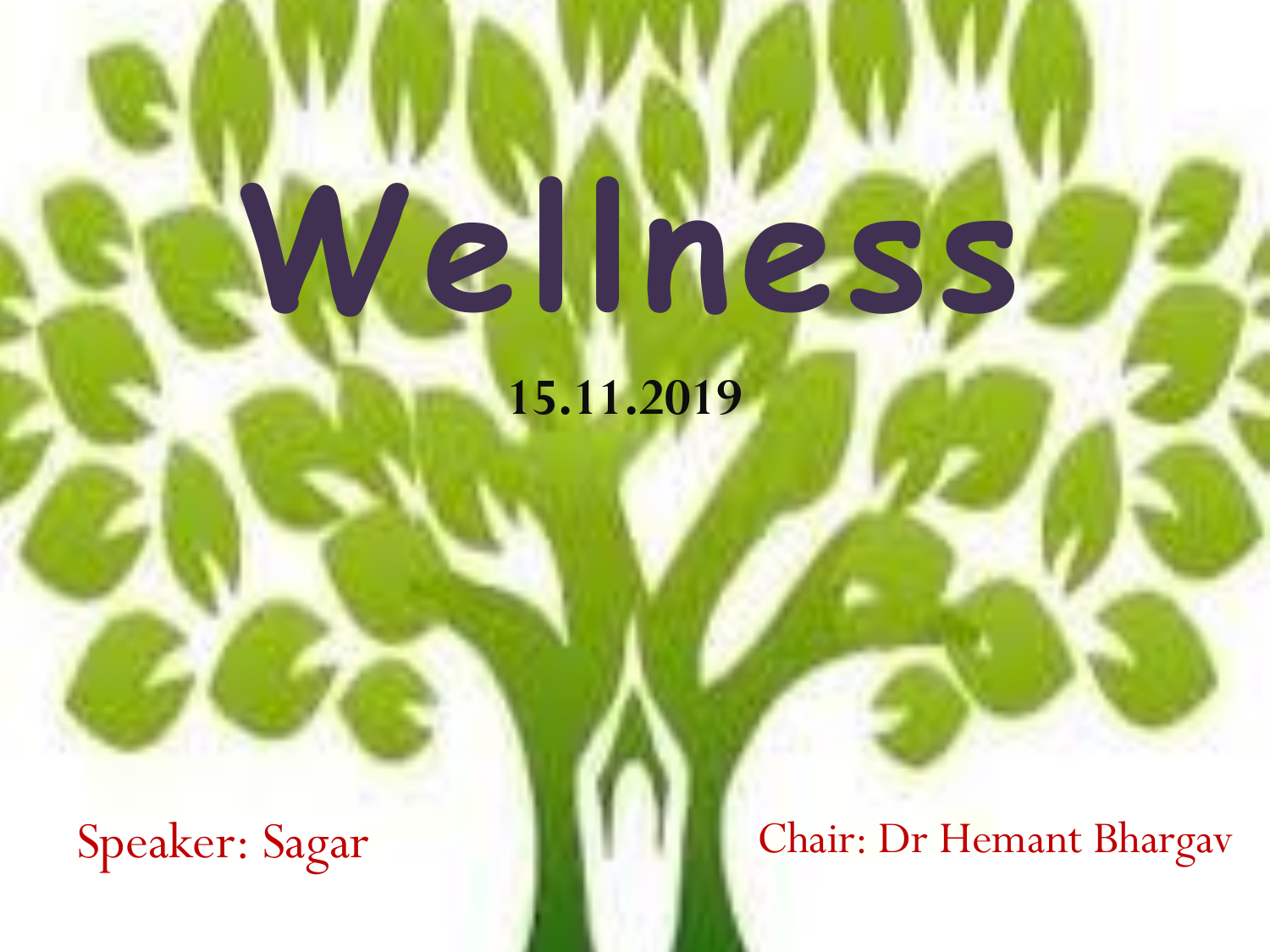Yoga

Yoga has its root in the word 'Yuj'

– Unify, unite

– Once merged, cannot be separated

योगश्चित्तवृत्तिनिरोधः ॥२॥

*yogaś citta-vṛtti-nirodhaḥ*

— *Yoga Sutras 1.2*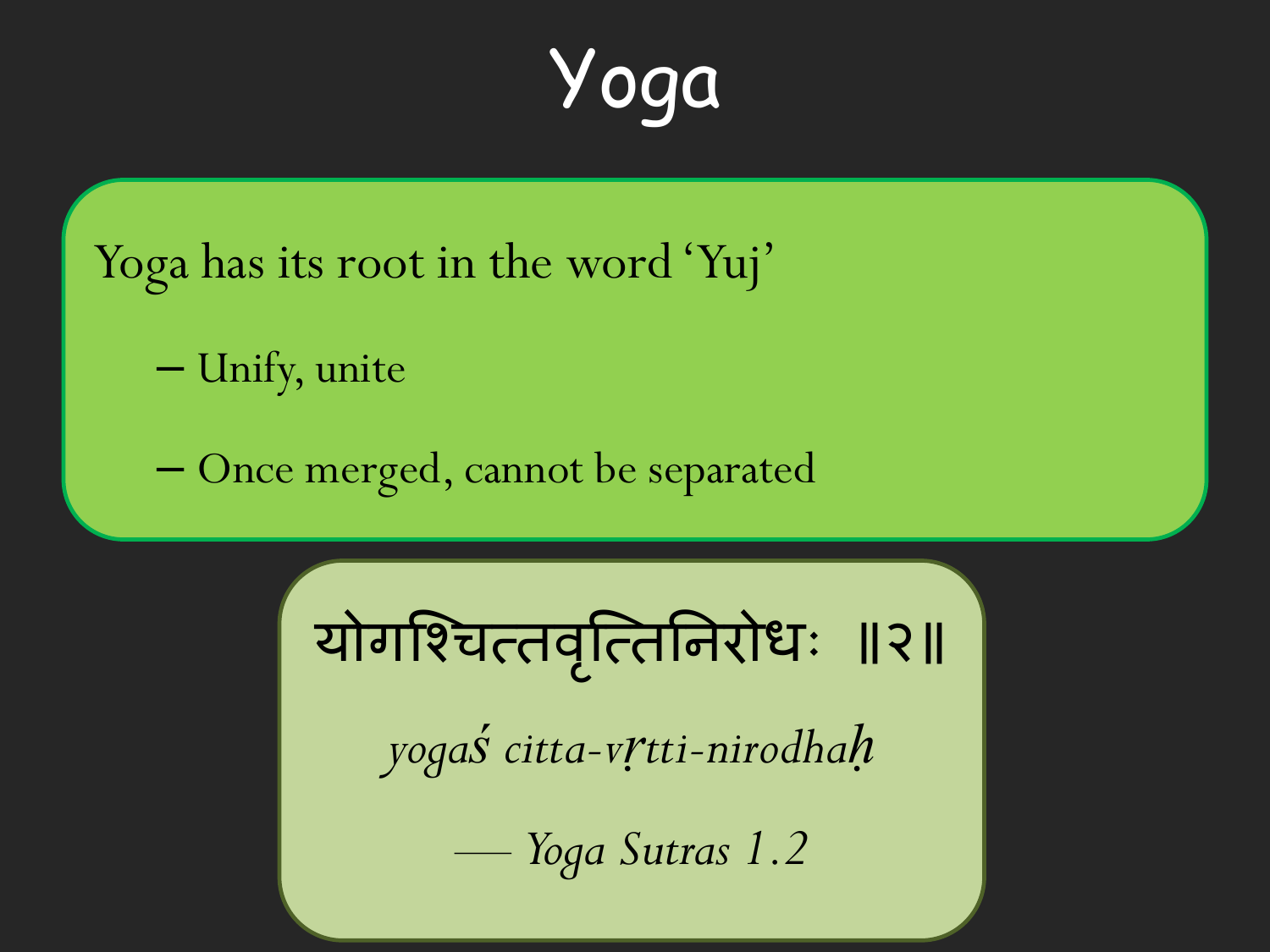## **योगस्थ: क ु रु कममाणि सङ्गं त्यक्तत्वम धनञ्जय | ससद्ध्यससद्ध्यो: समो भत्ू वम समत्वं योग उच्यते|| 48||**

*yoga-sthaḥ kuru karmāṇi saṅgaṁ tyaktvā dhanañjaya*

*siddhy-asiddhyoḥ samo bhūtvā samatvaṁ yoga uchyate*

*Bhagvad gita 2-48*

## **ब ु द्धिय ु क्ततो जहमतीह उभे सक ु ृतदष् ु क ृते| तस्ममद्धयोगमय य ु ज्यस्व योग: कमसा ु कौशऱम ्|| 50||**

*buddhi-yukto jahātīha ubhe sukṛita-duṣhkṛite*

*tasmād yogāya yujyasva yogaḥ karmasu kauśhalam*

*Bhagvad gita 2-50*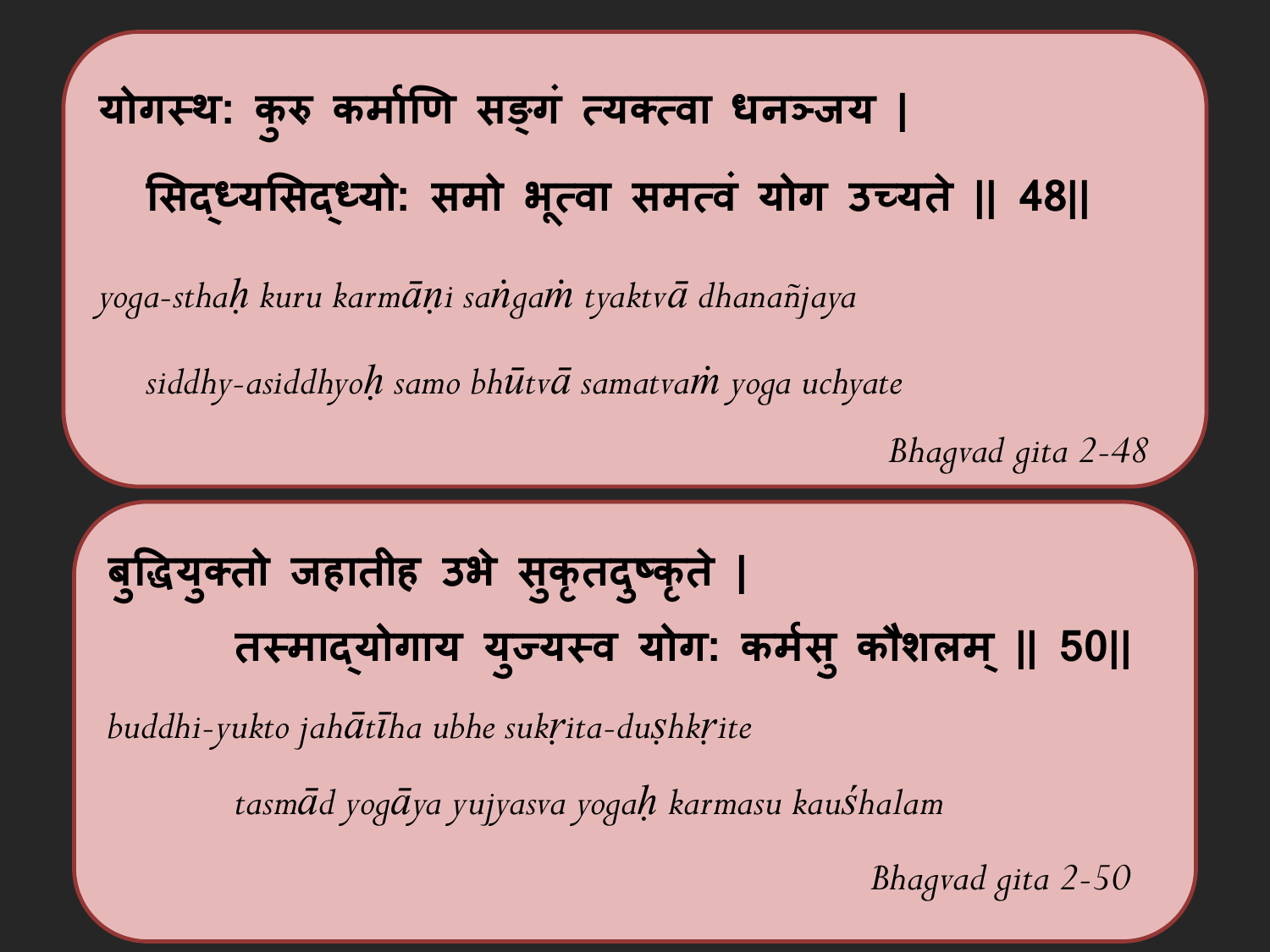Yoga is the means of perceiving reality'

*atha tattvadarsanabhyupāyo yogah* (2.1.3)

Brahmasutras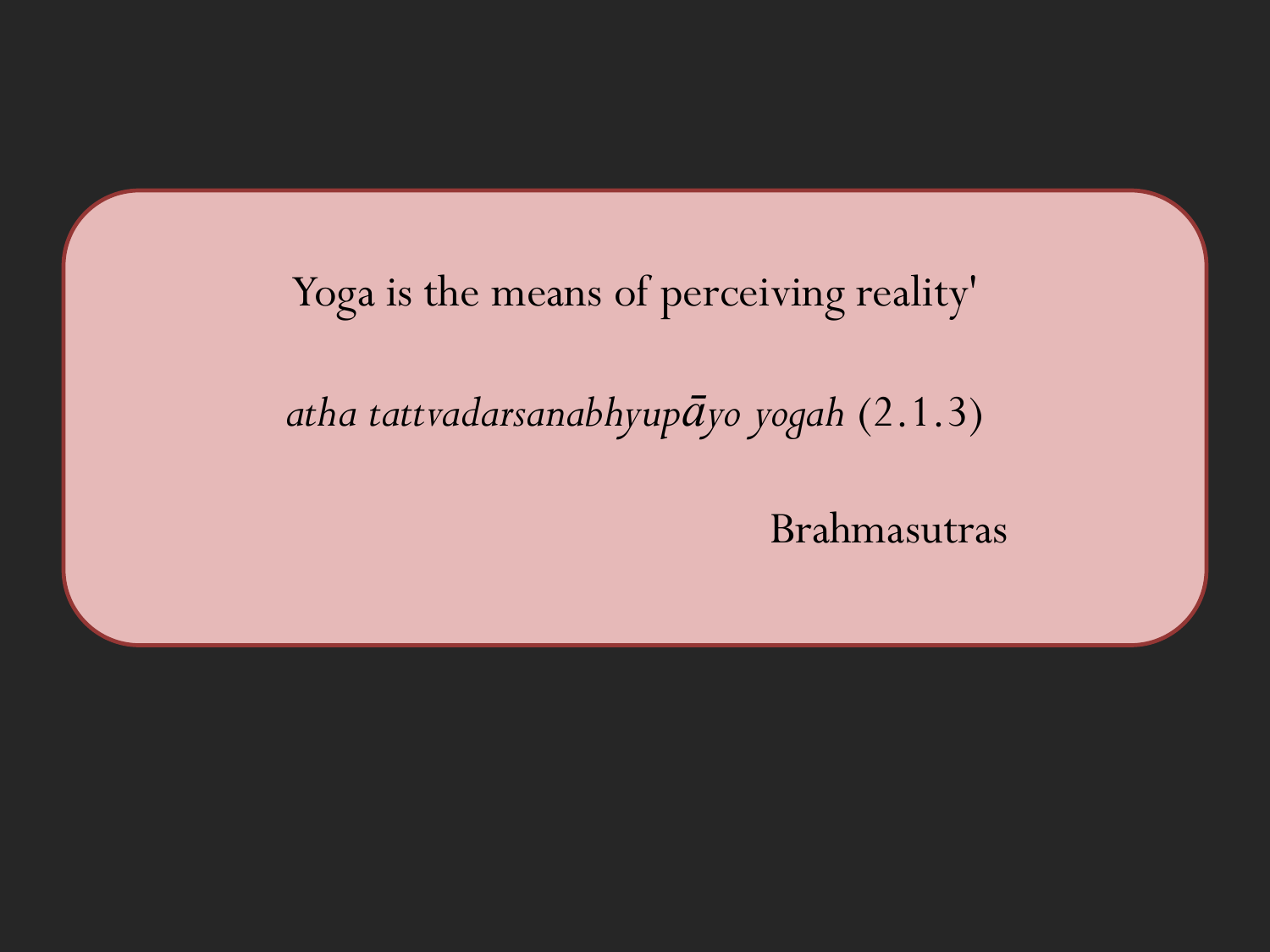## Wellness

#### Mean

The state of being in good health especially as an actively pursued goal

#### Definition

―Wellness is a state of complete physical, mental, and social well-being, and not merely the absence of disease or infirmity."

–TheWorld Health Organization.

Wellness is more than being free from illness, it is a dynamic process of change and growth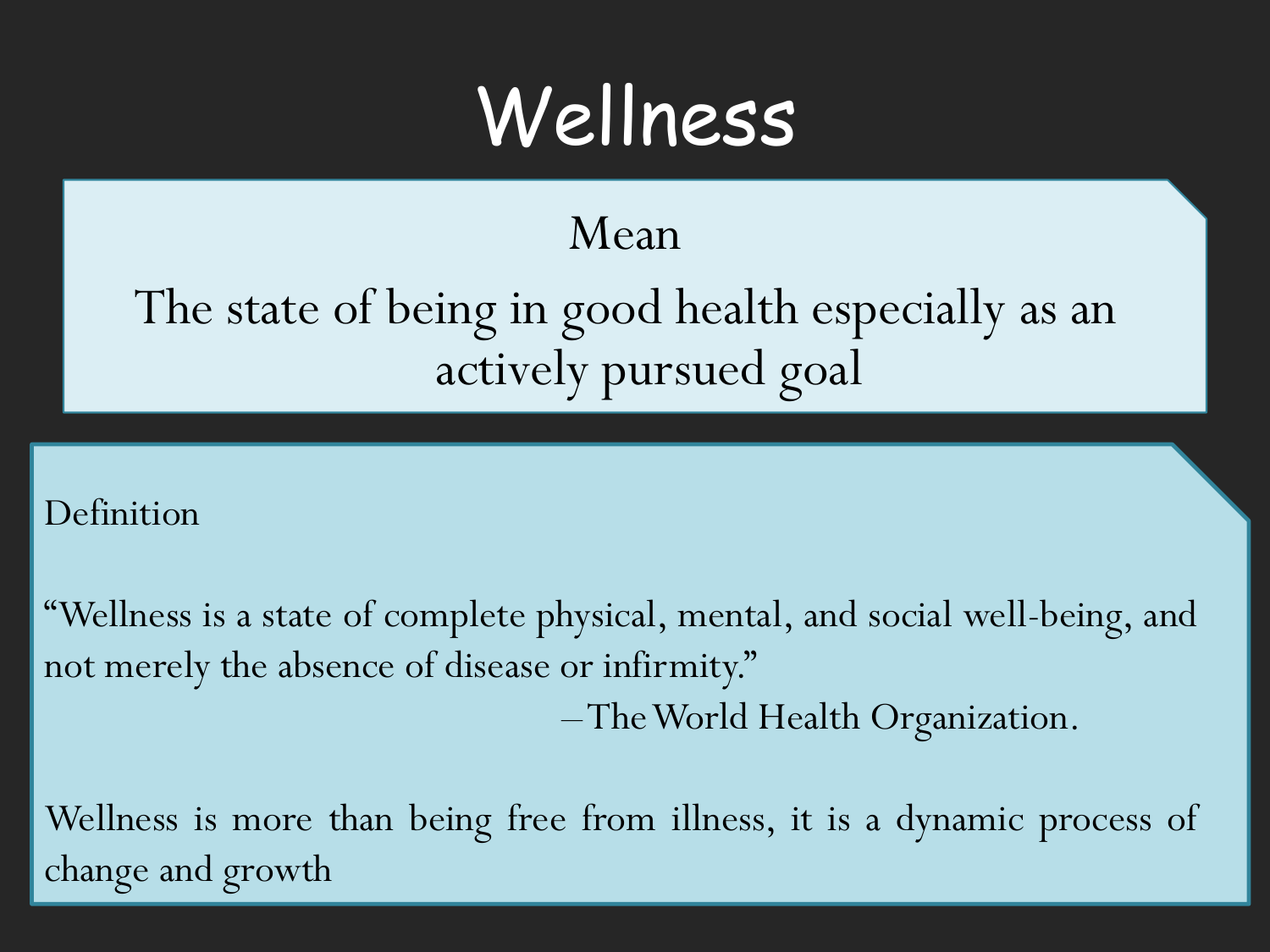#### **Difference between health and wellness**

Health is a state of being whereas wellness is the state of living a healthy lifestyle

Health refers to the physical, mental and social wellbeing; wellness aims to enhance the wellbeing. It can affect the physical, mental and social wellbeing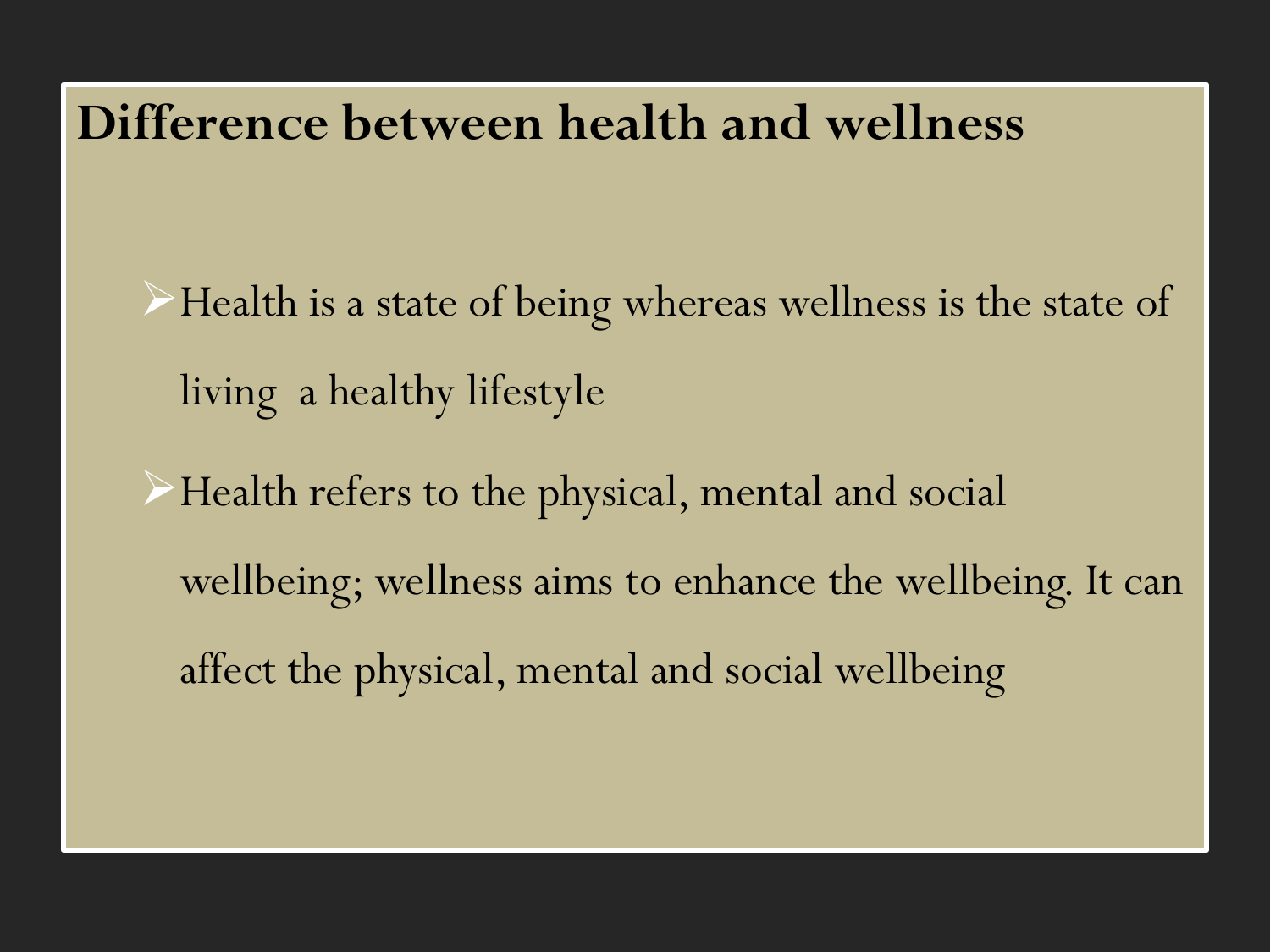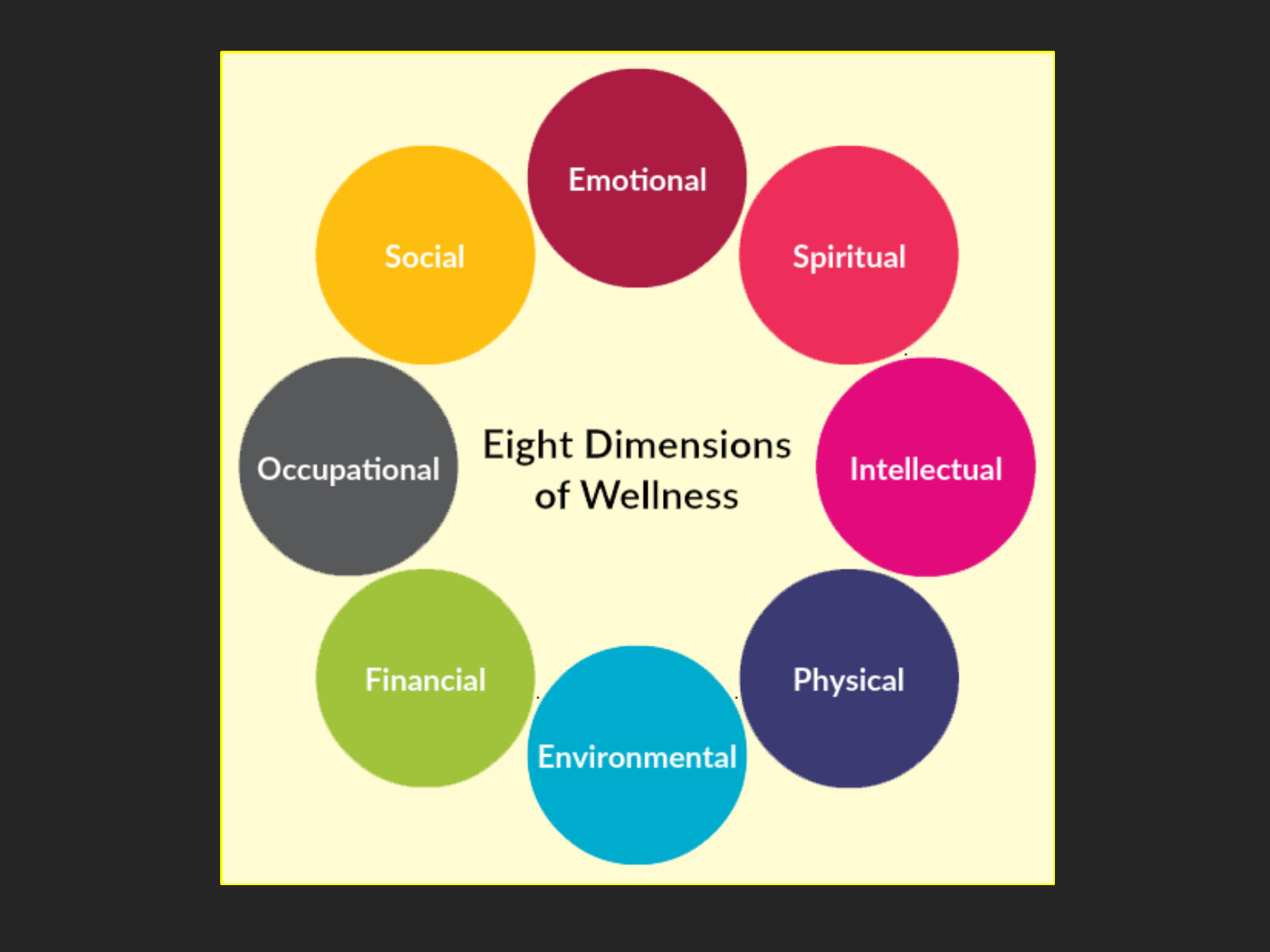## 5 aspects of lifestyle (wellness)

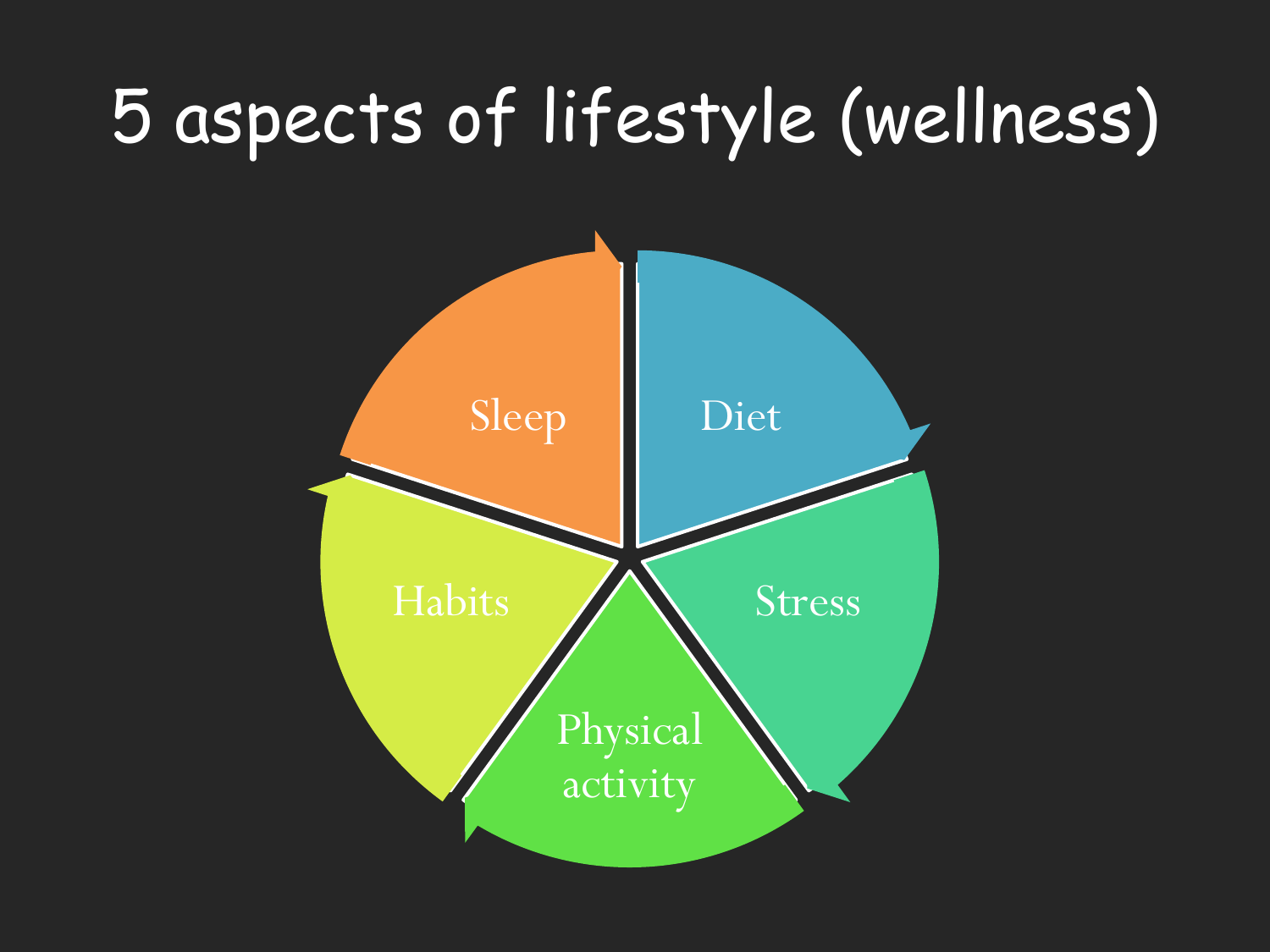## Diet

Diet is the sum of food consumed by a person

It implies the use of specific intake

of nutrients for health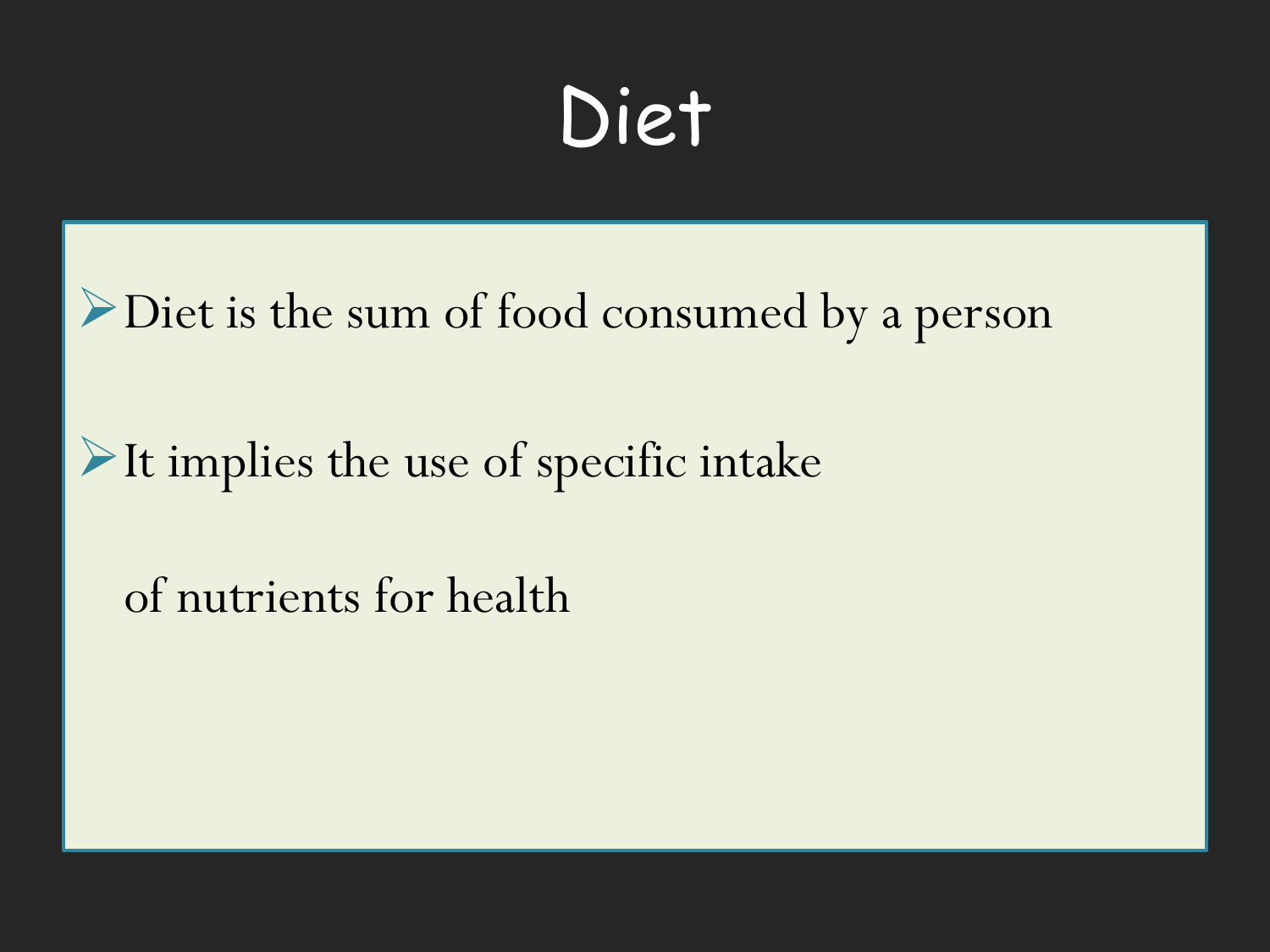# Yogic diet

A diet that is wholly conducive to the practice of yoga and spiritual progress is called yogic diet According to yogic philosopy, gross part of the food nourishes the annamaya kosa and the subtle part of the food nourishes the pranamaya and manomaya kosa of the person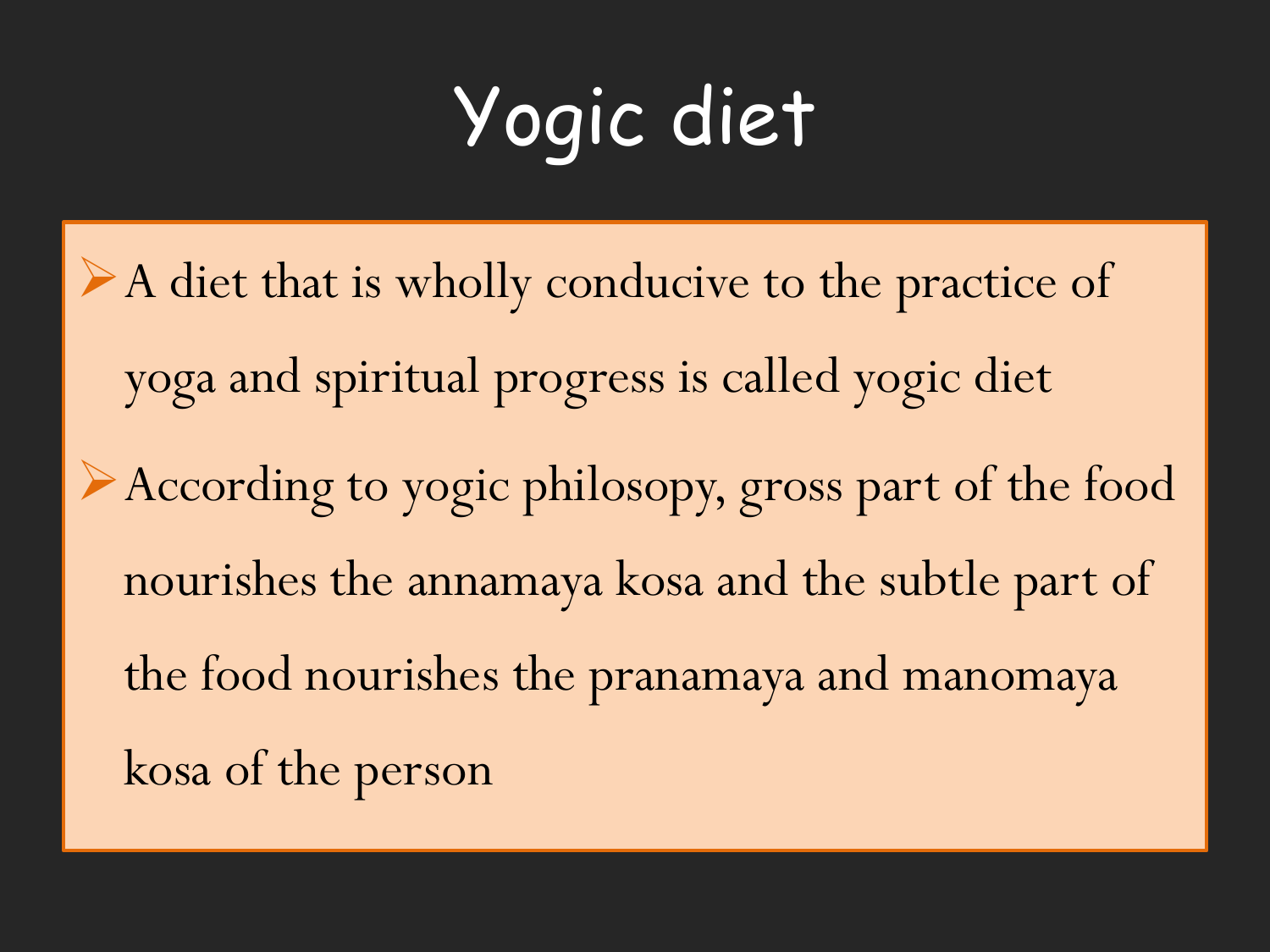# Dietary guidelines

Pathya (wholesome) and apathya (unwholesome)

The yogic scriptures tell quality, quantity, timing

and order of taking food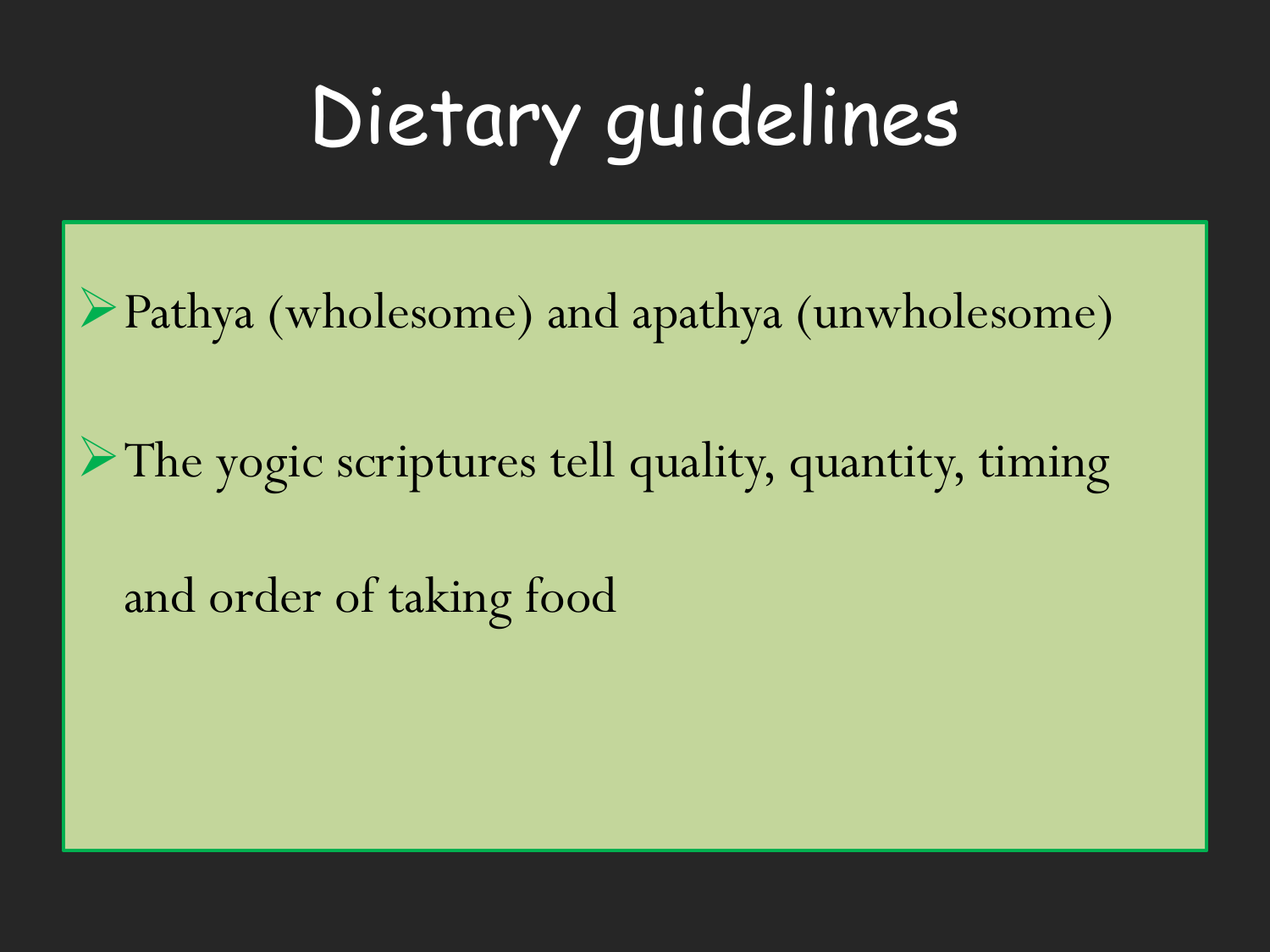## **य ु क्ततमहमरद्धवहमरस्य य ु क्ततचेष्टस्य कमसा ु| य ु क्ततस्वप्नमवबोधस्य योगो भवतत द: ुखहम || 17||**

yuktāhāra-vihārasya yukta-cheṣhṭasya karmasu

yukta-svapnāvabodhasya yogo bhavati duḥkha-hā

Bhagvad gita 6-17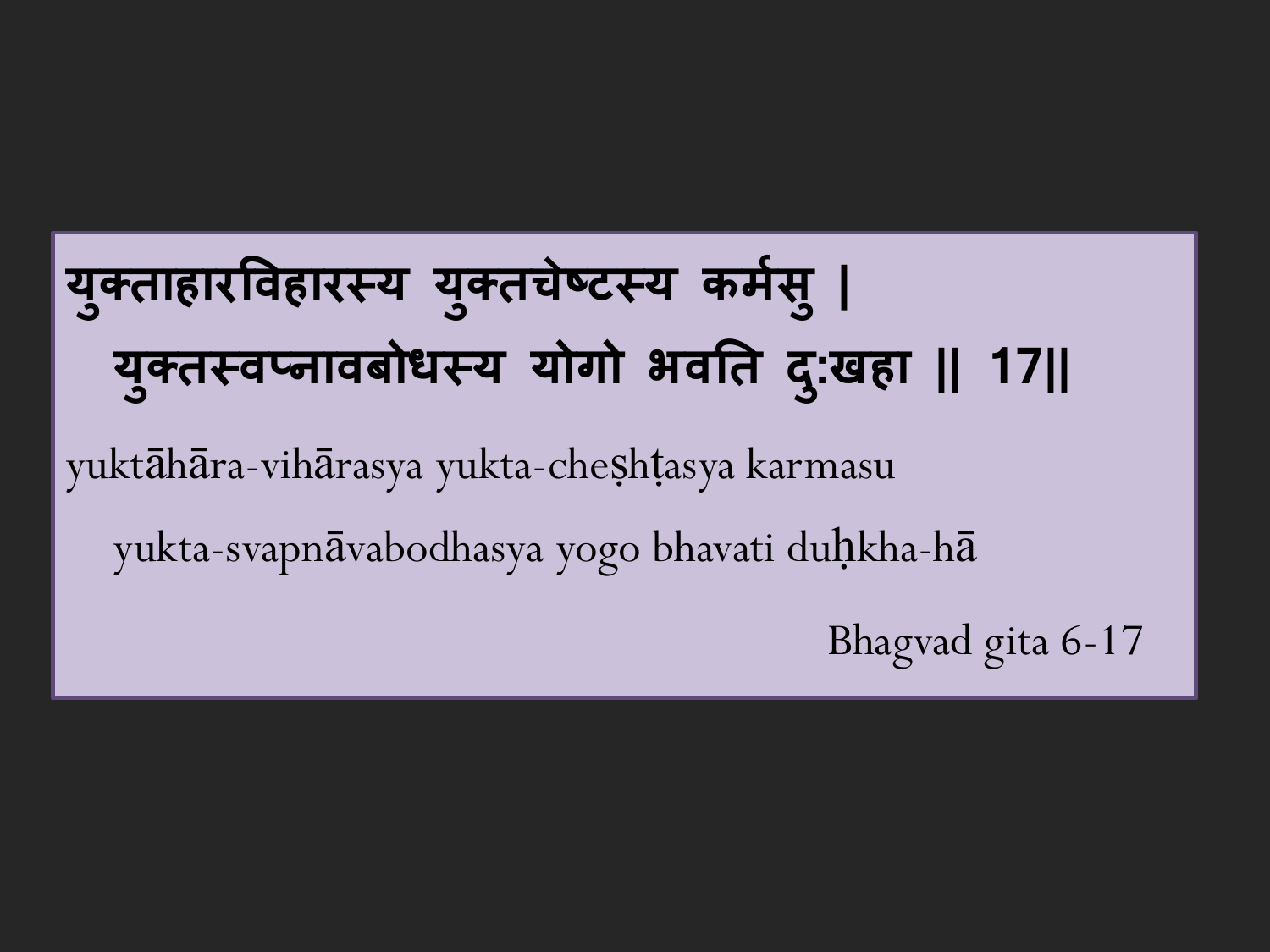#### Bhagvad gita classfies diet into three categories

Satvic diet

Rajasic diet

Tamsic diet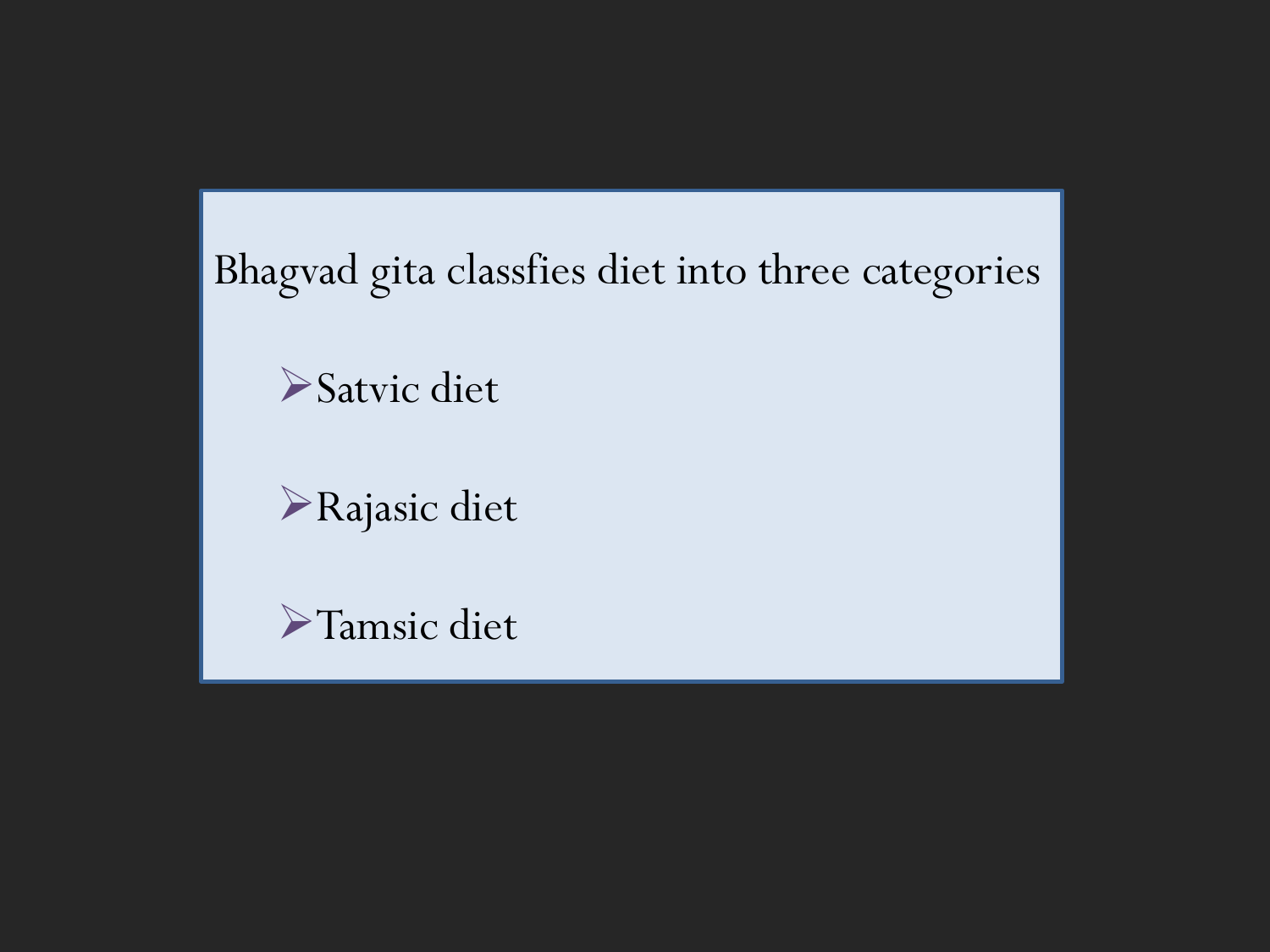**Sattvik Diet: Food in the mode of goodness can increase the duration of life, purify one's existence and give strength, health, happiness and satisfaction**

Bhagvad gita 7-8,9,10

*"Susnigdha madhurahara chaturthashavivarjitaha Bhujyate shiva samprityi mitaharaha a sa uchyate"*

*Hatha yoga pradeepika-1.58*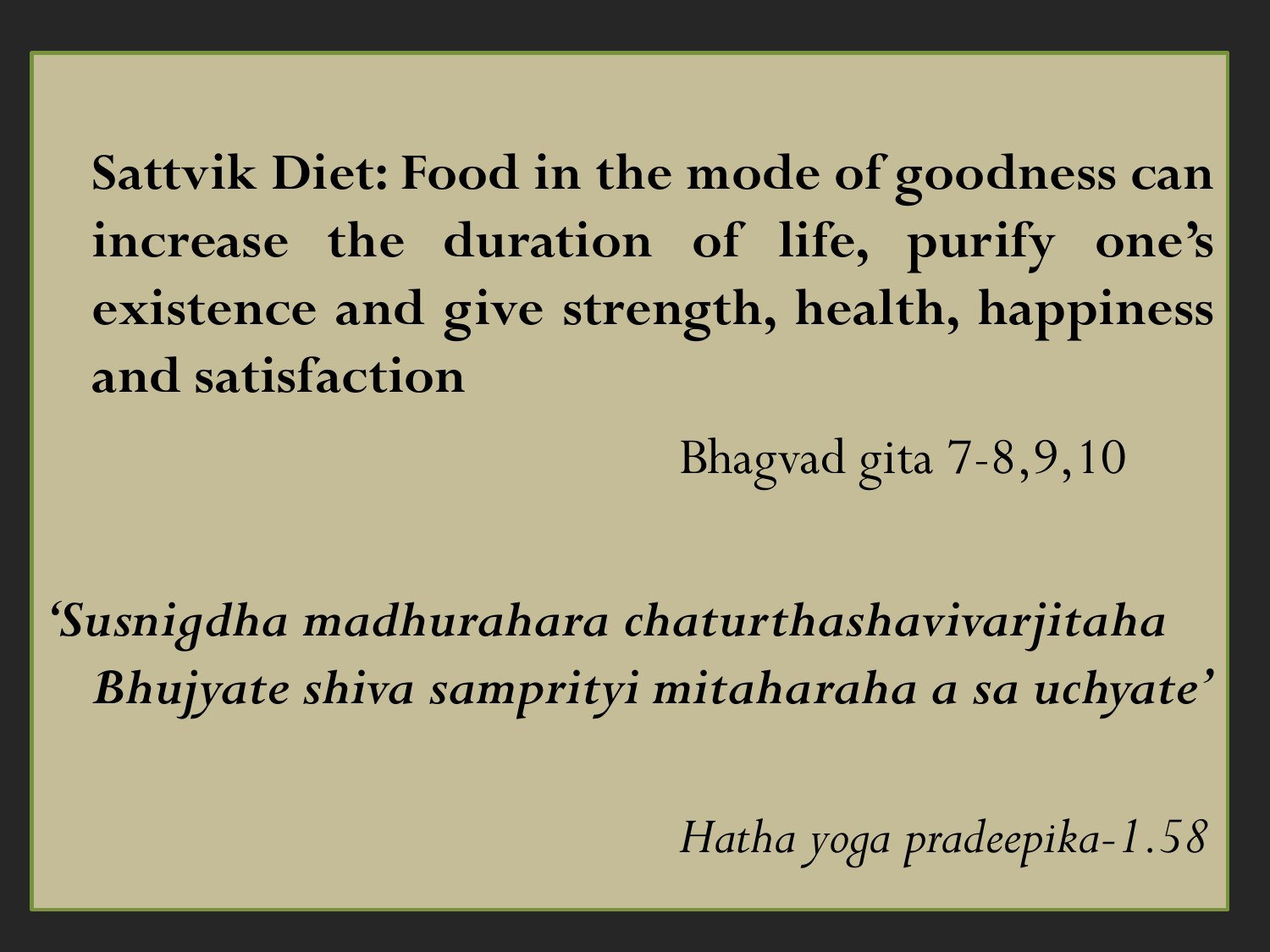## *"Shudham sumadhuram snigdhamadurardhavivarjitim Bhujyate surasampreetya mitahaaramim viduh"* Gheranda samhita-5/21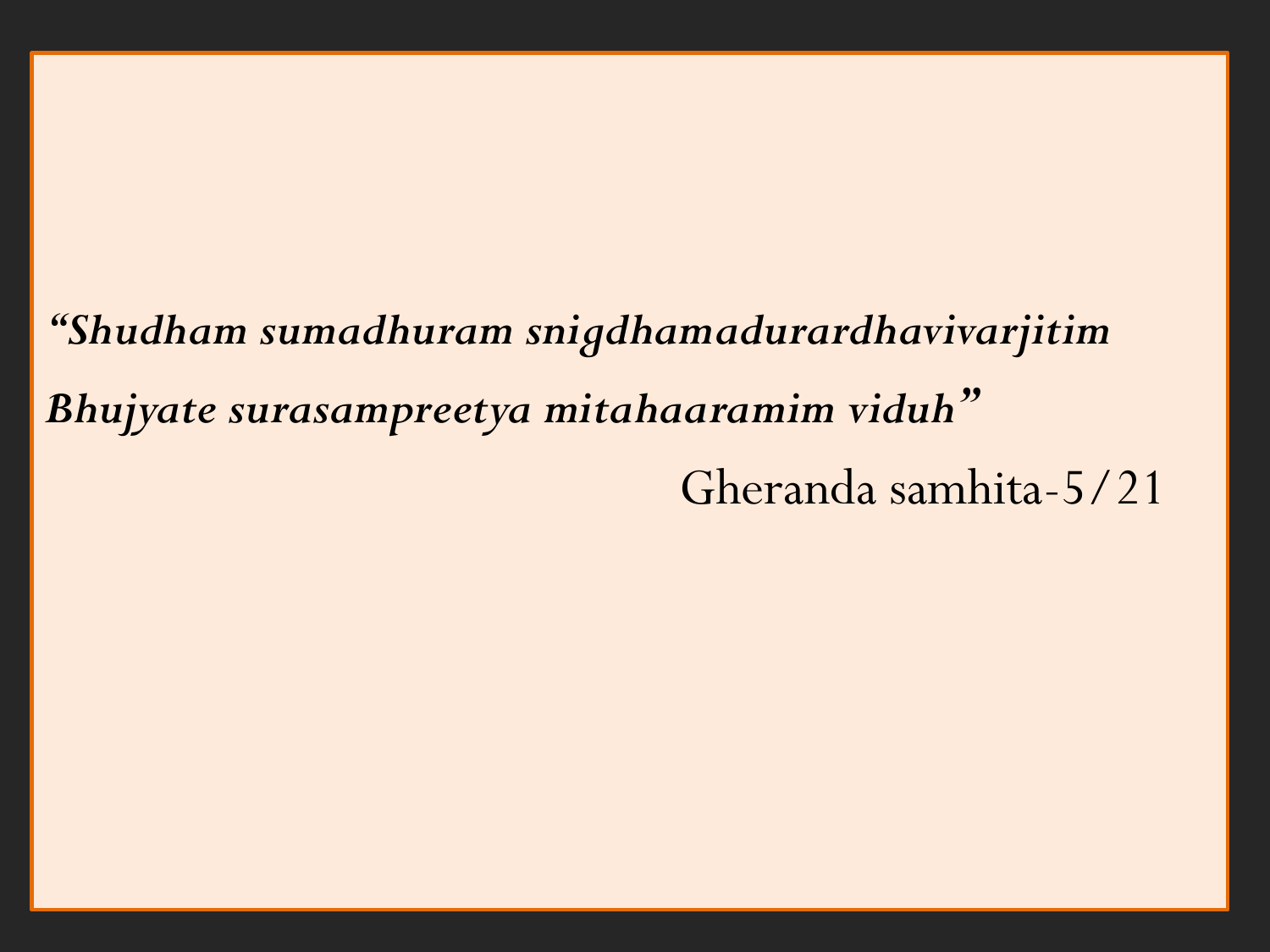- **Mitahara** • Habit of moderate food • Integrates awareness about food, drink, balanced diet, consumption habits and its effects on one's body and mind
- All major ancient texts

(tirukural 200BC-400AD)

Moderate diet = virtuous lifestyle

"Through overeating you become a rogi;

through satvik diet you become a yogi"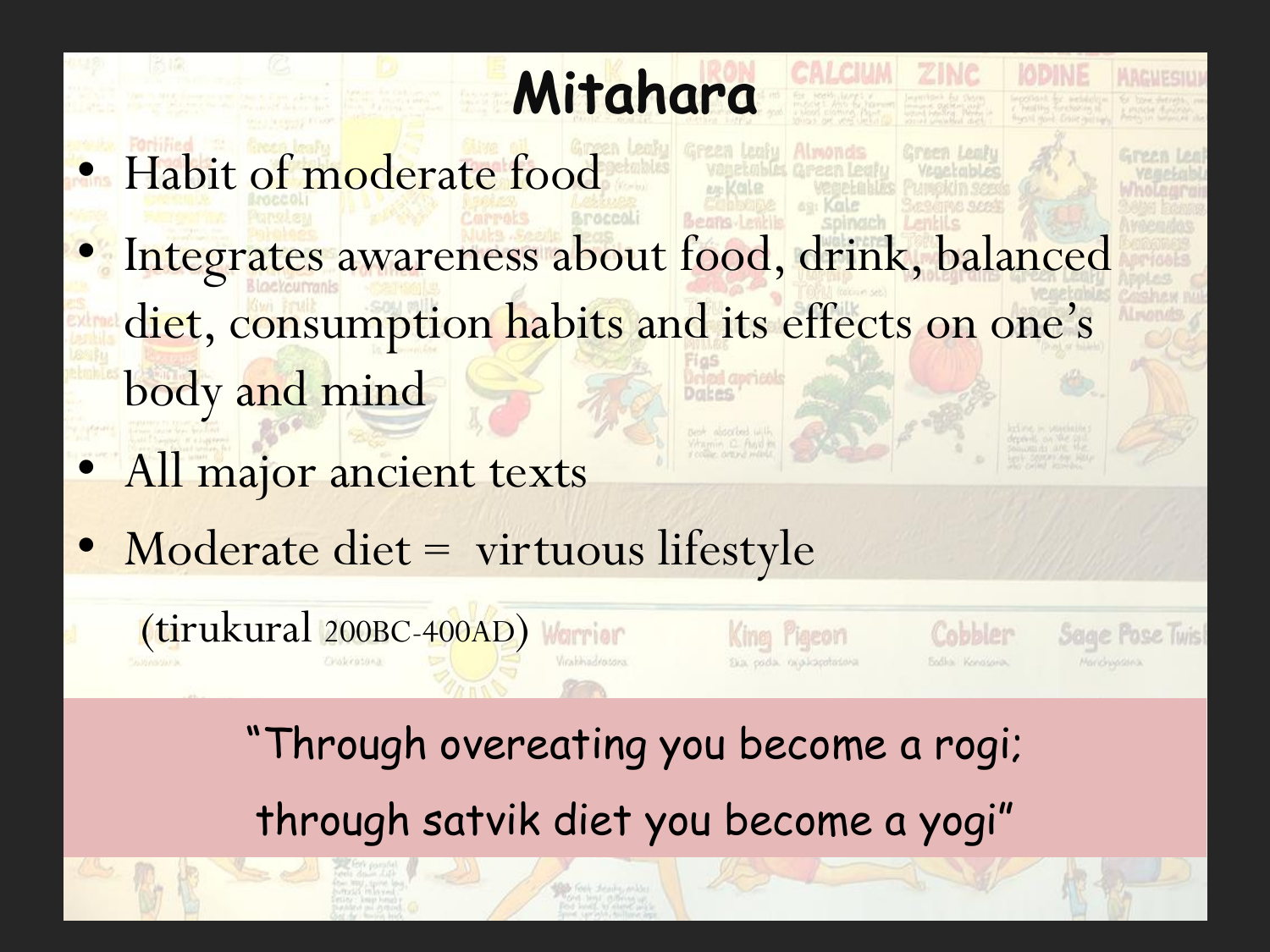# Ayurveda

- Aahar vidhi
- Increase health and enhance lifespan

- Aahar is life of living being
- Happiness, voice, life, satisfaction, power, intelligence all depend on aahar

Charaka Sutra 27

"Aahar is the base of life"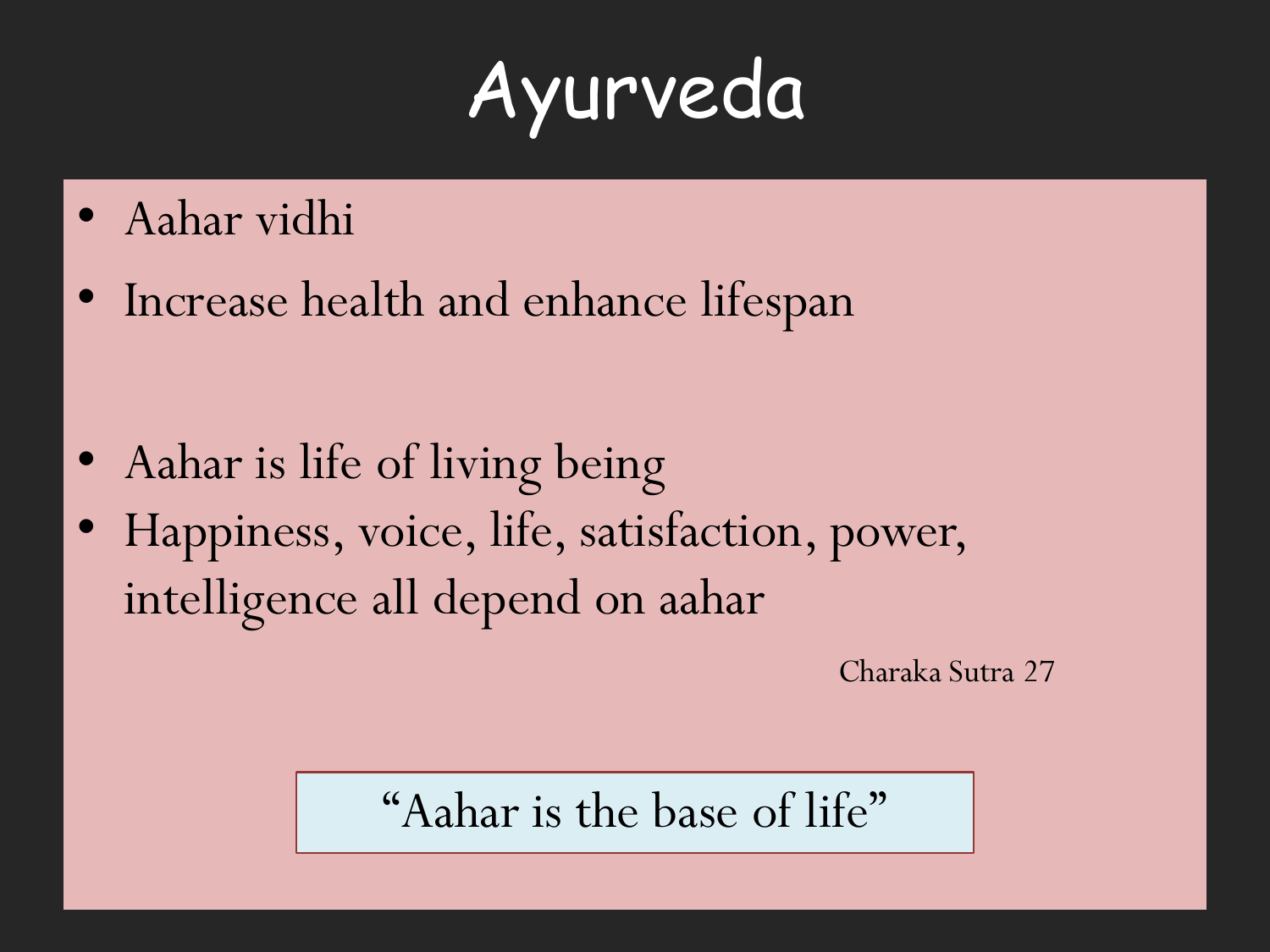# Rules for food intake

#### $\triangleright$  Usna

- Snigdha
- Parimana
- $\triangleright$  Jeerana antar bhojan
- Veerya vrudhi bhojan
- Ista desa bhojan
- Sheeghra bhojan
- Alasya bhojan
- Mauna bhojan
- Aatma abhivikshana
- $\triangleright$  Pathya apathya

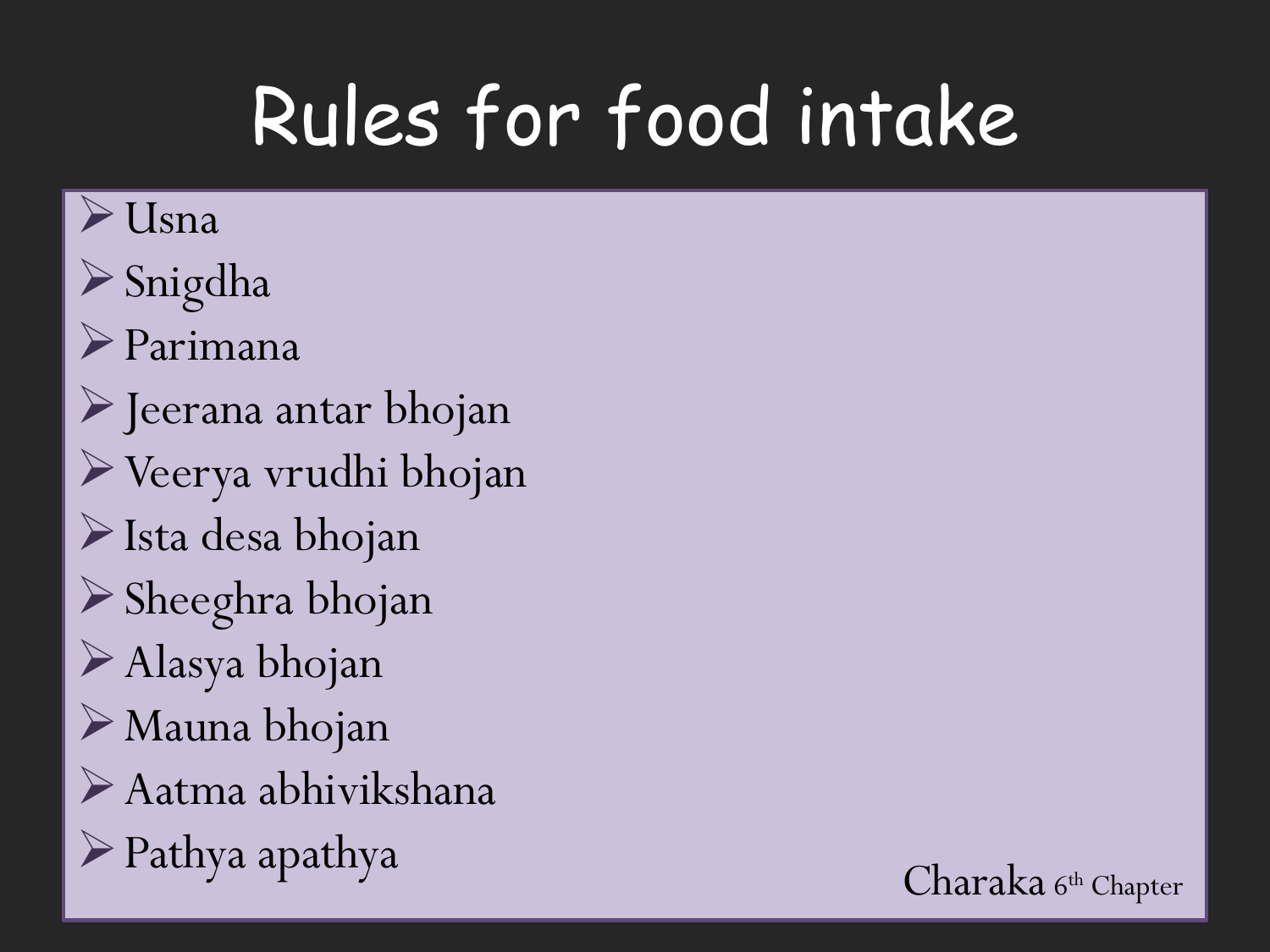# Proper time to take food

- After urination and defeacation
- After all indriyas are having prassanata
- When apana vayu is normal and eliminated
- When body feels lightness
- When there is desire for taking food
- When the air enters the sun energy channel, it is the proper time to take food – shivasamihita 3-36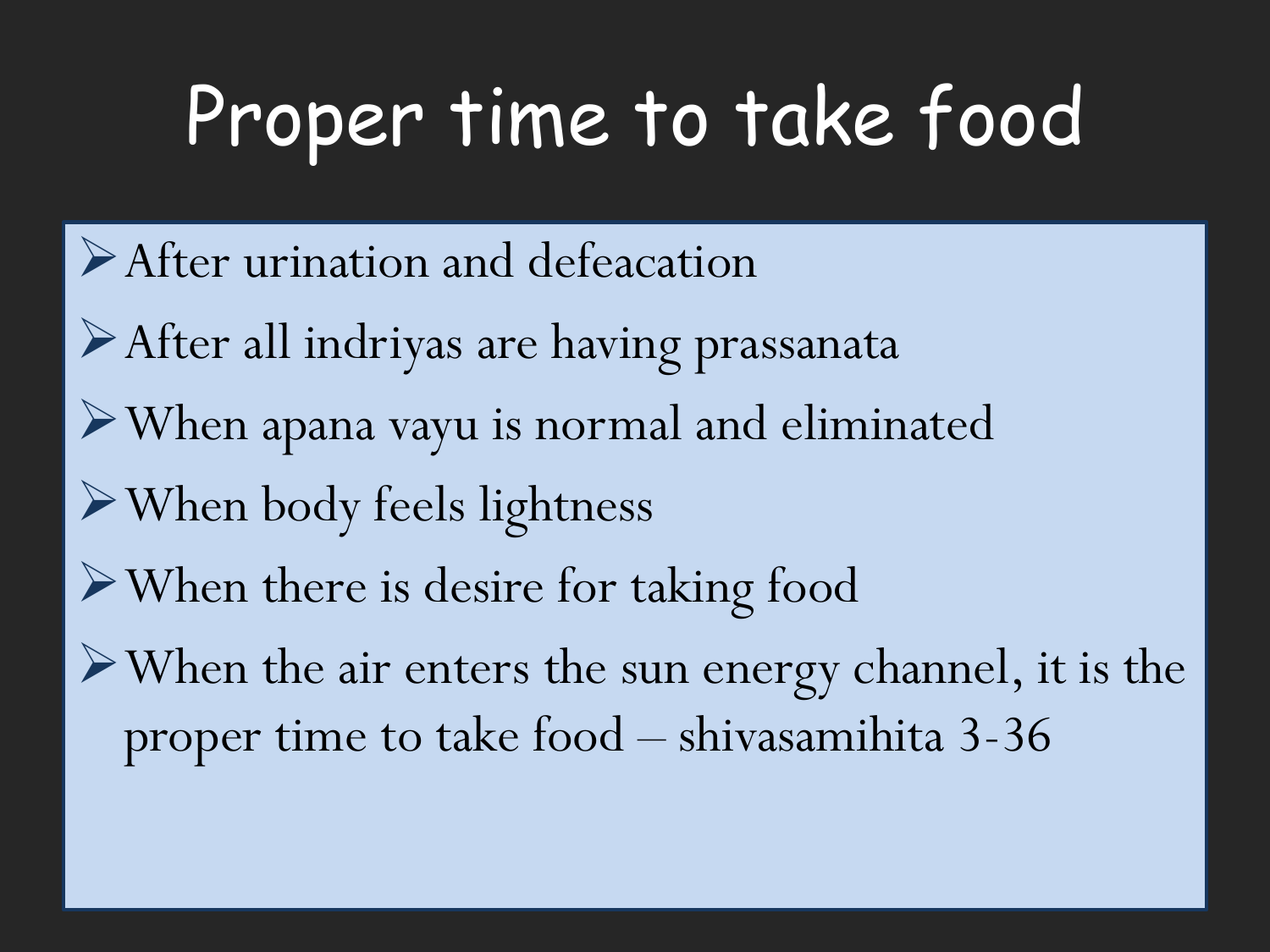# Attitude while consuming food

- Manasthithi
- Brings positive changes into the biochemistry of the person
- Harmony to the person's state of mind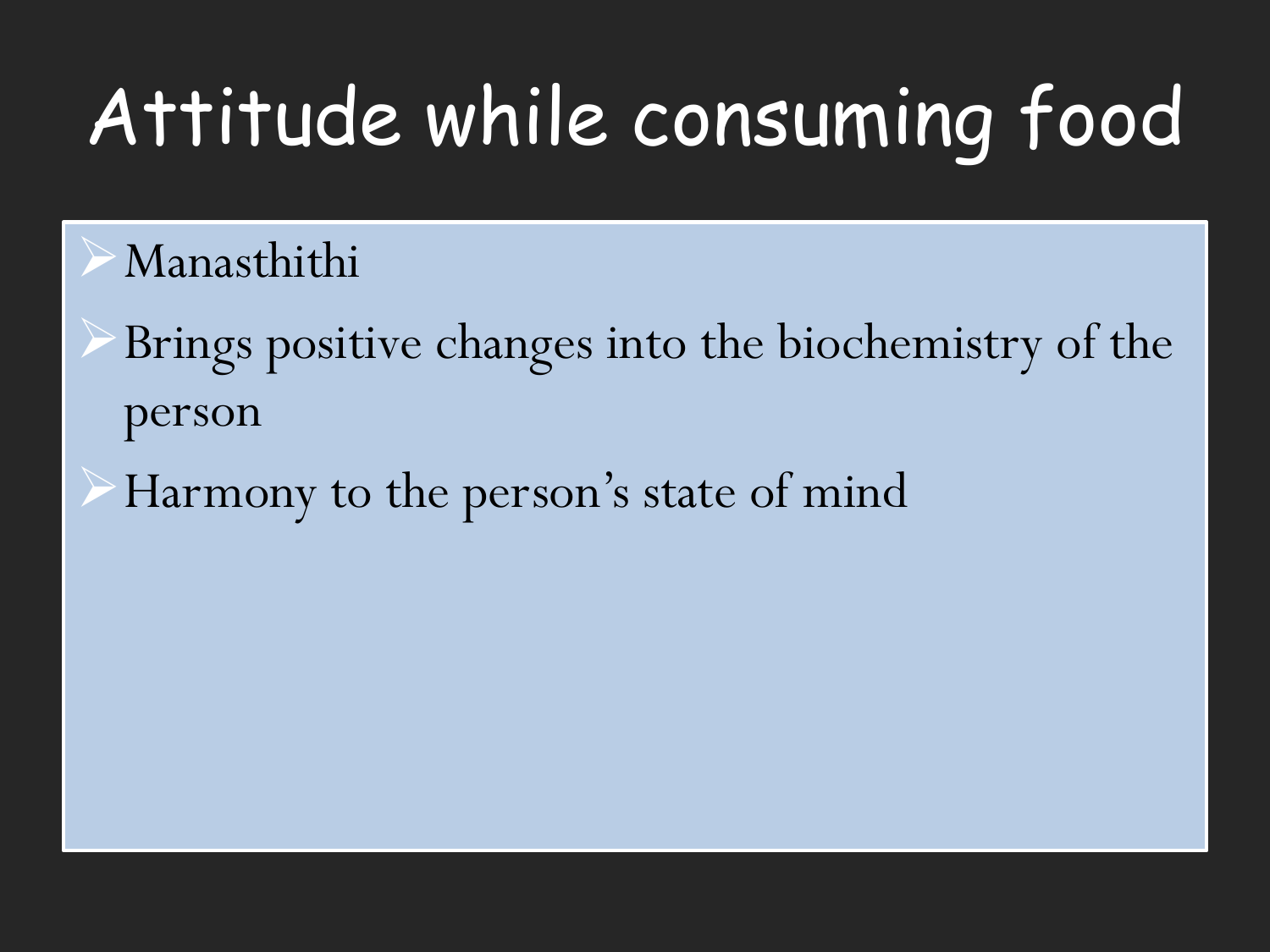### **यत्करोद्धष यदश्नमसस यज्जहु ोद्धष ददमसस यत ्| यत्तऩस्यसस कौन्तेय तत्क ु रुष्व मदऩिा म ्|| 27||**

*yat karoṣhi yad aśhnāsi yaj juhoṣhi dadāsi yat yat tapasyasi kaunteya tat kuruṣhva mad-arpaṇam*

- While eating, one should concentrate only on eating as the food is served to one's consciousness
- The functioning of this digestive fire is dependent on one's consciousness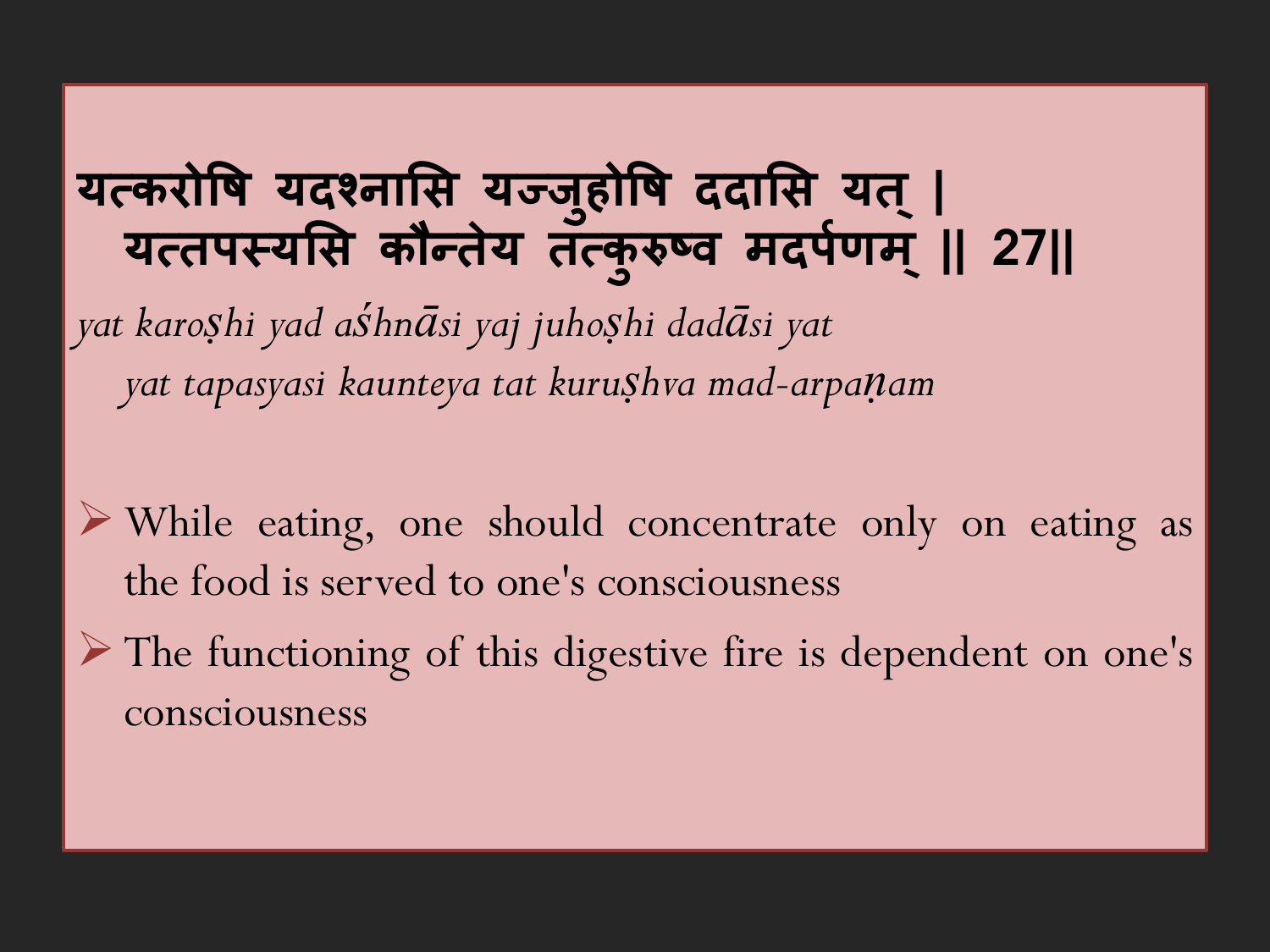Sleep

## **नमत्यश्नतस्तु योगोऽस्स्त न चकै मन्तमनश्नत: | न चमतत स्वप्नशीऱस्य जमग्रतो नैव चमज ु ना || 16||**

*nātyaśhnatastu yogo 'sti na chaikāntam anaśhnataḥ na chāti-svapna-śhīlasya jāgrato naiva chārjuna*

Bhagvad gita 6-16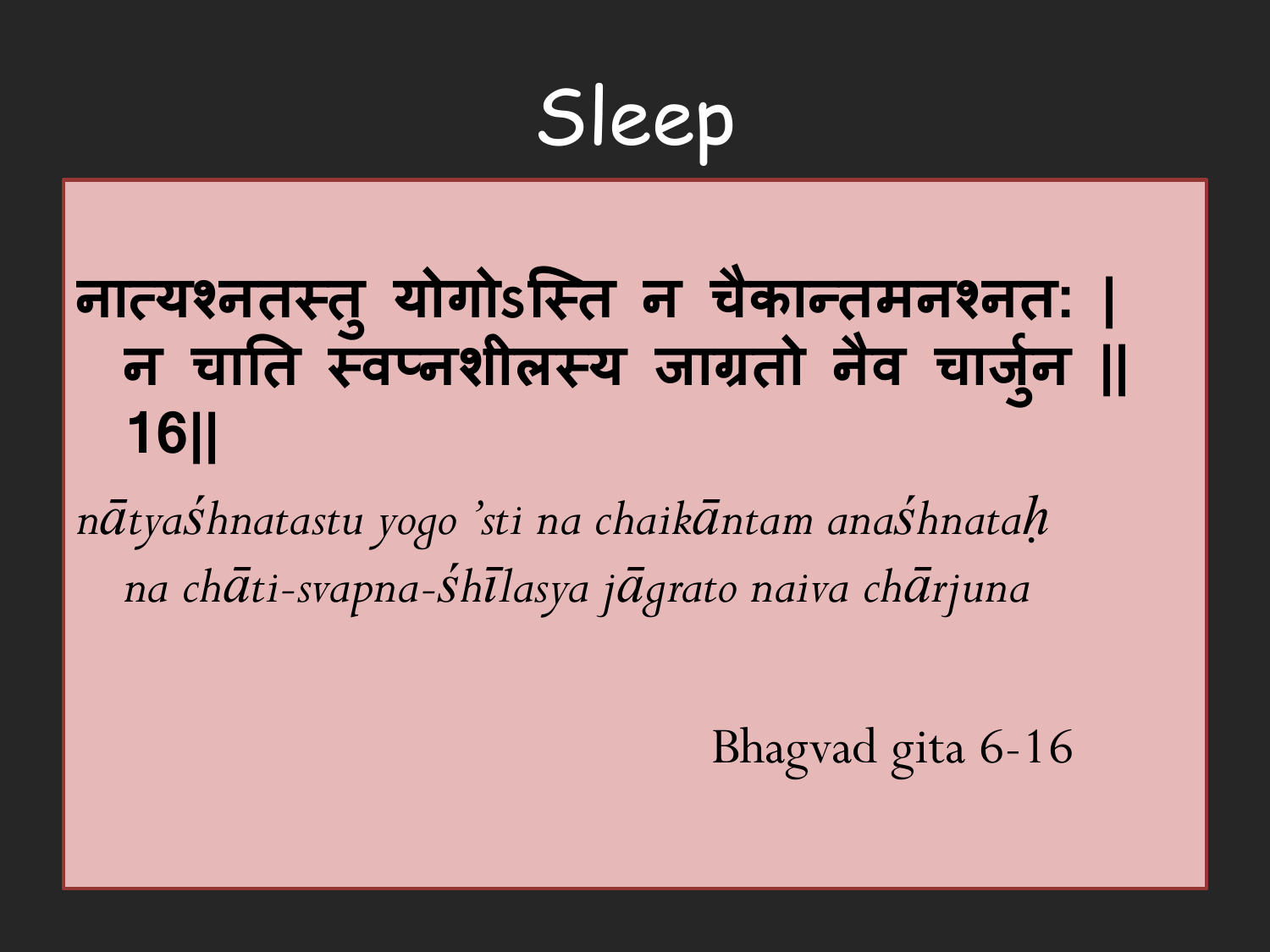## A-U-M

- Jagruti
- Swapna
- Susupthi
- Turiya

## Mandukya Upanishad

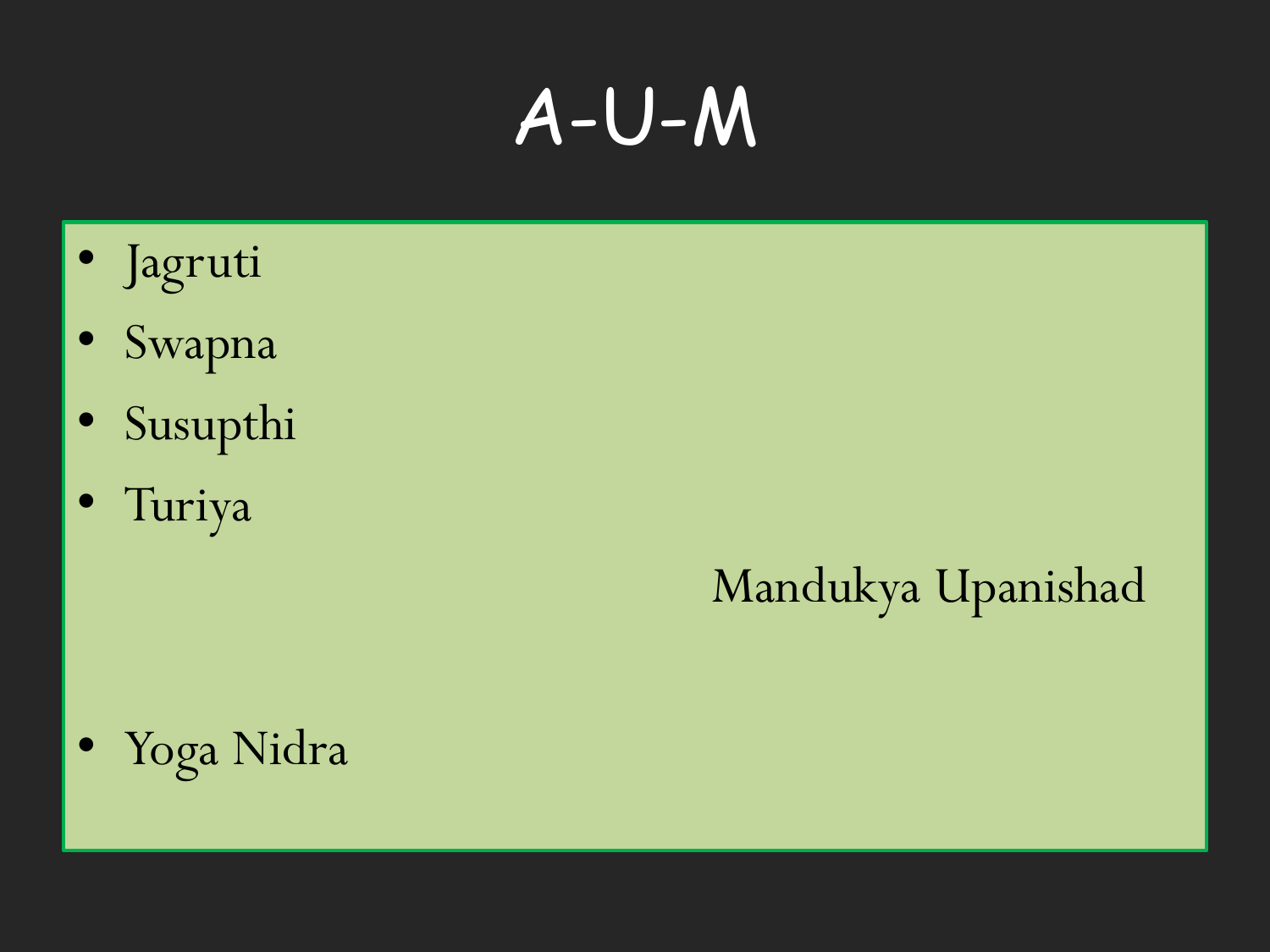

(BALASANA)

## BEST YOG. くく コン to Help You

**Yoga asanas: Shashankasana, Shavasana**

#### **Pranayamas: LNB, Bharmari** (PASCHIMOTTANASANA) *IUTTANASANA1*

#### **Relaxation techniques and Chantings: Reverse**

## **DRT, AUM chanting**

RPSE POSE

[SAVASANA]

**Yogic diet**

AND BITILASANA)

*IMARJARYASANA* 

**I FGS UP THE WA (VIPARITA KARANI)** 

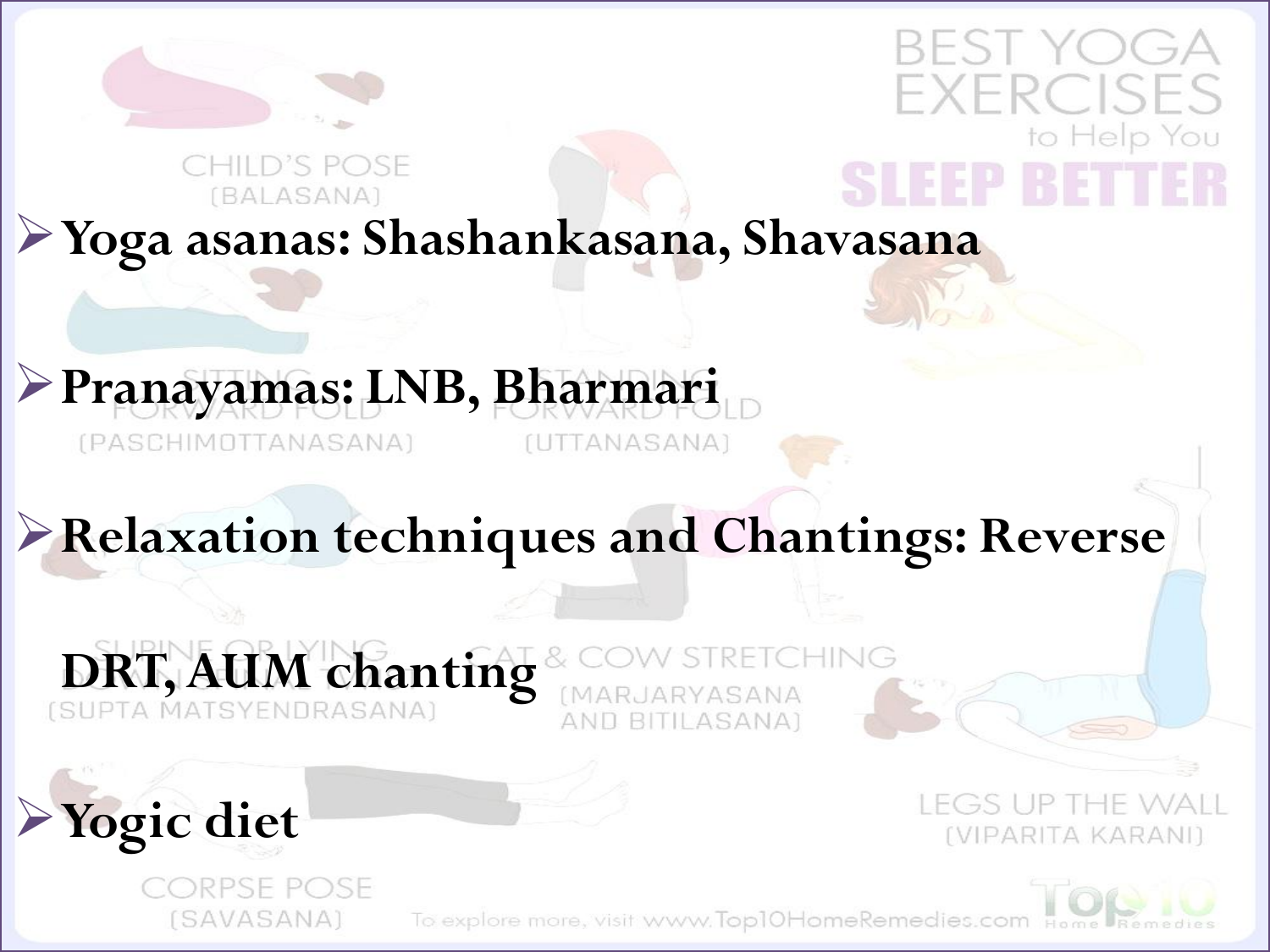## Habits

#### Modern era – lifestyle habits

Bhagvad gita – Samskaras

Ayurveda – Dinacharya

Yoga –Yama and Niyama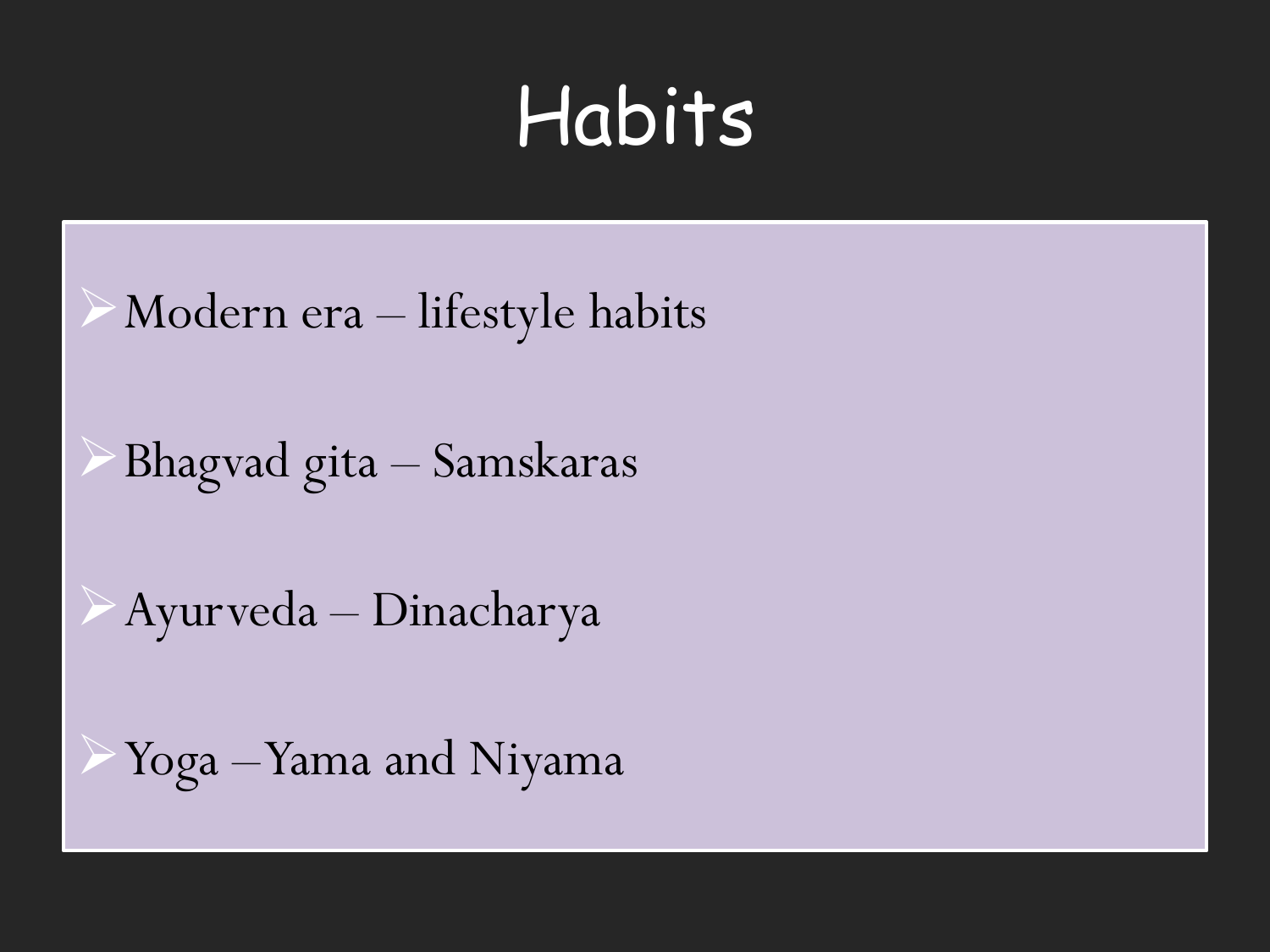## Activity

• Concept of Karma – Bhagvad gita

#### कर्मण्येवाधिकारस्ते मा फलेषु कदाचन । मा कर्मफलहेतुर्भुमो ते संगोऽस्त्वकर्मणि ॥

KarmanyeVadhikaraste, Ma phaleshou kada chana, Ma Karma Phala Hetur Bhurmatey Sangostva Akarmani

You have a right to perform your prescribed duty, but you are not entitled to the fruits of action. Never consider yourself to be the cause of the results of your activities, and never be attached to not *doing your duty.*

Bhagavad Gita, Chapter II, Verse 47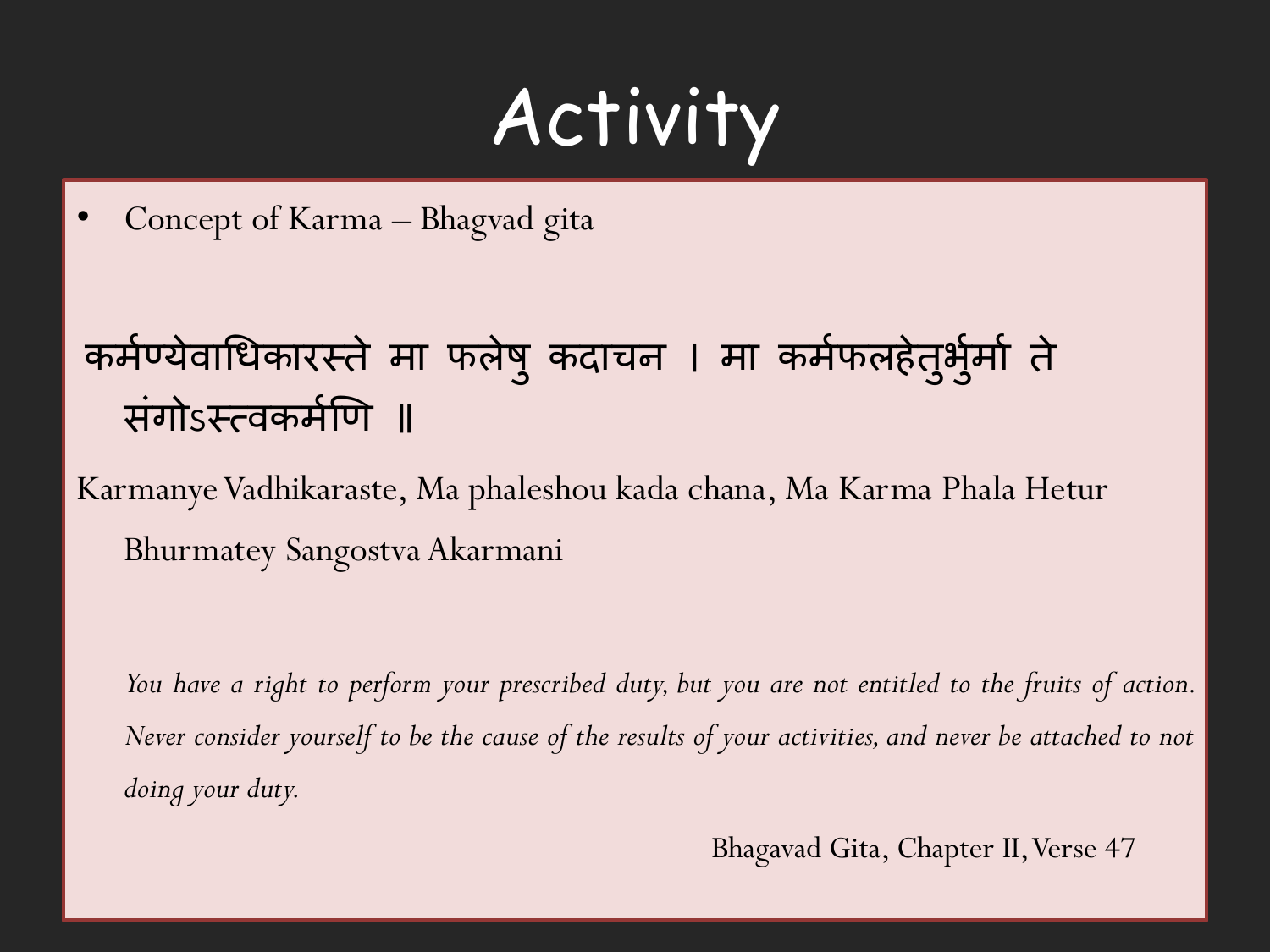## Stress

**Stress** is a physical, mental, or emotional factor that

causes bodily or mental tension.

When person is overloaded and unable to cope with the demands

Yogic understanding of Stress: Speeded up repeated thoughts in manomaya kosha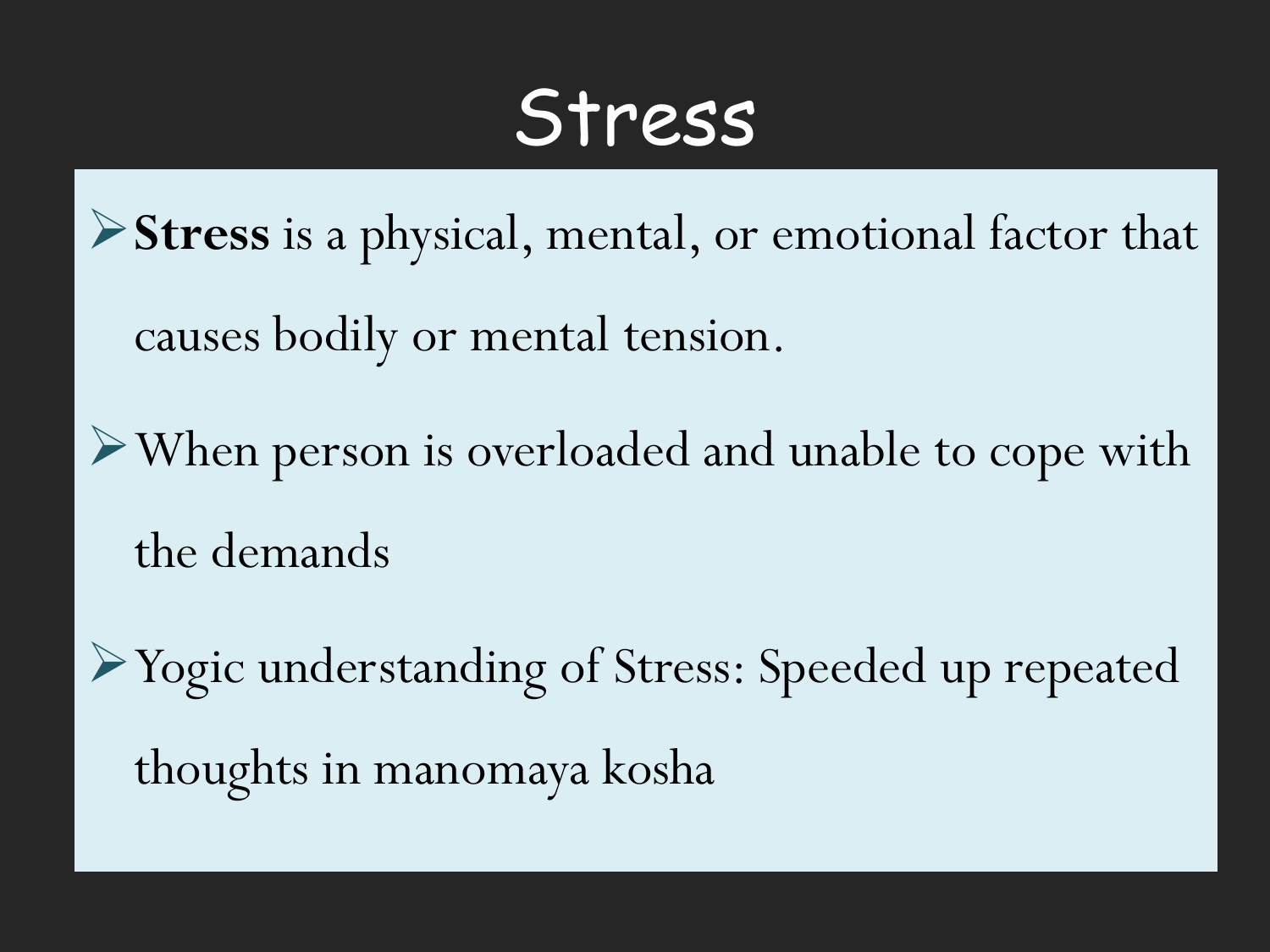#### **्यमयतो द्धवषयमन्ऩ ुंस् सगं स्तेष ू ऩजमयते । सगं मत्सजं मयते कमम् कमममत्रोधोऽसभजमयते**

dhyāyato viṣayān puṁsaḥsaṅgas teṣūpajāyatesaṅgāt sañjāyate kāmaḥkāmāt krodho 'bhijāyate

Bhagvad gita 2-62

#### क्रोधाद्भवति सम्मोह: सम्मोहार्त्स्मृतिविभ्रम: **स्मत ृतभ्रशं मद्ध ब ु द्धिनमशो बद्ध ुिनमशमत्रिश्यतत**

krodhād bhavati sammohaḥsammohāt smṛti-vibhramaḥsmṛti-bhraṁśād buddhi-nāśobuddhi-nāśāt praṇaśyati

Bhagvad gita 2-63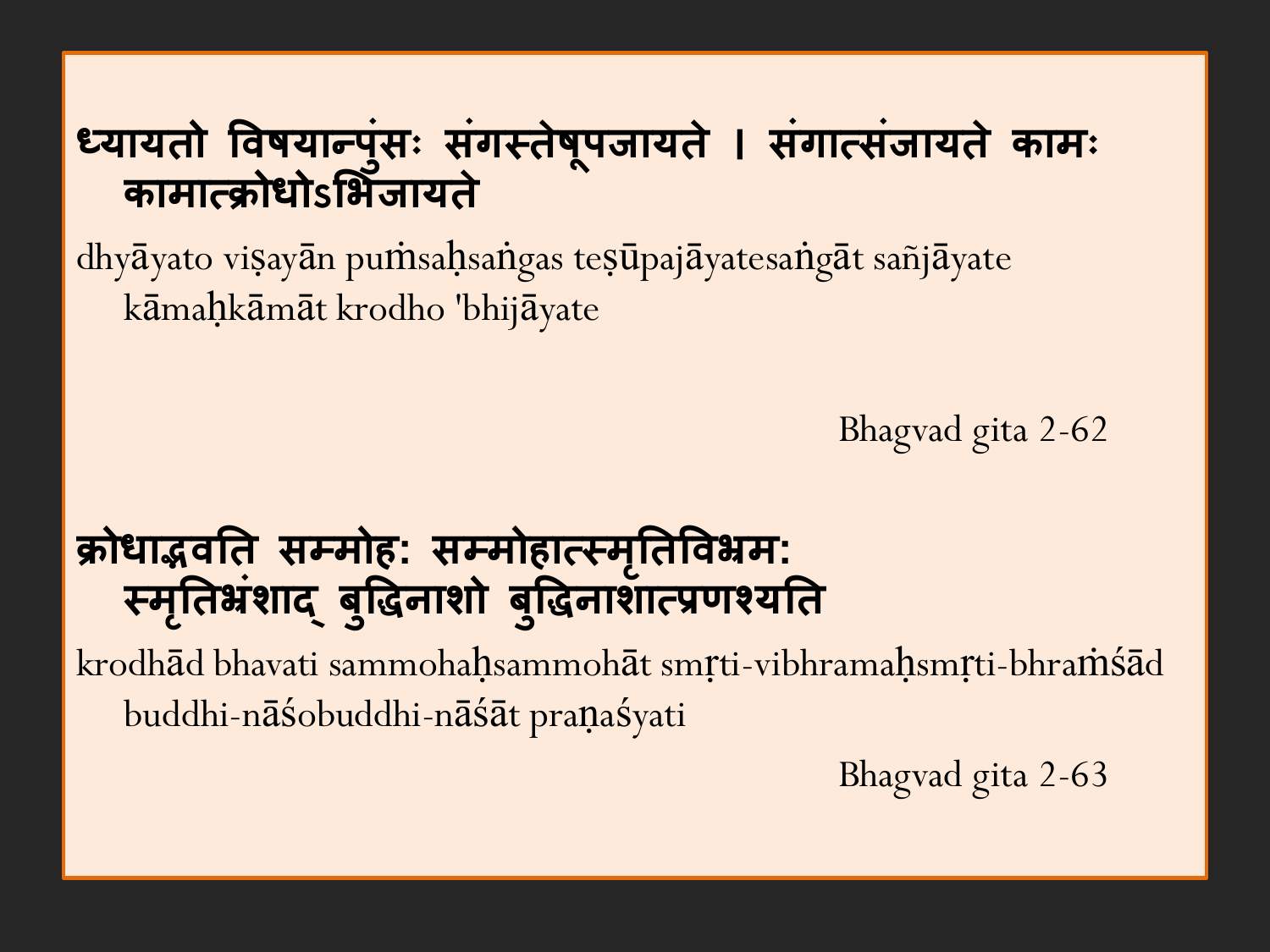Yoga is a mind-body practice that combines physical poses, controlled breathing, and meditation or relaxation. Yoga helps reduce stress, lower blood pressure and lower your heart rate (Woodyard 2011)

Yoga downregulates HPA axis and helps

Reduce cortisol (Naveen GH, 2014)

Improve the levels of GABA (a neurotransmitter that tends

to be low in people who suffer from anxiety) (Streeter et al, 2012)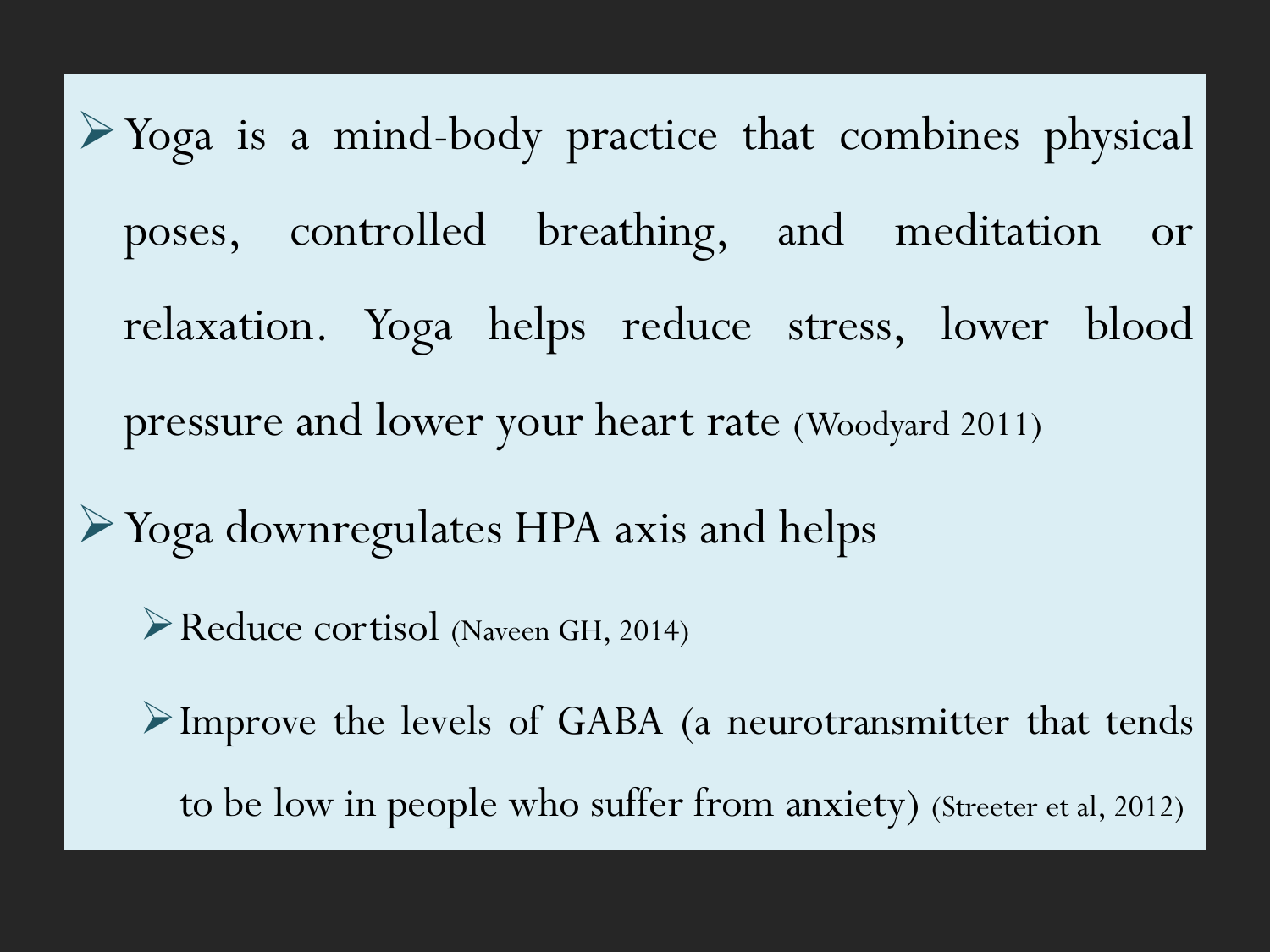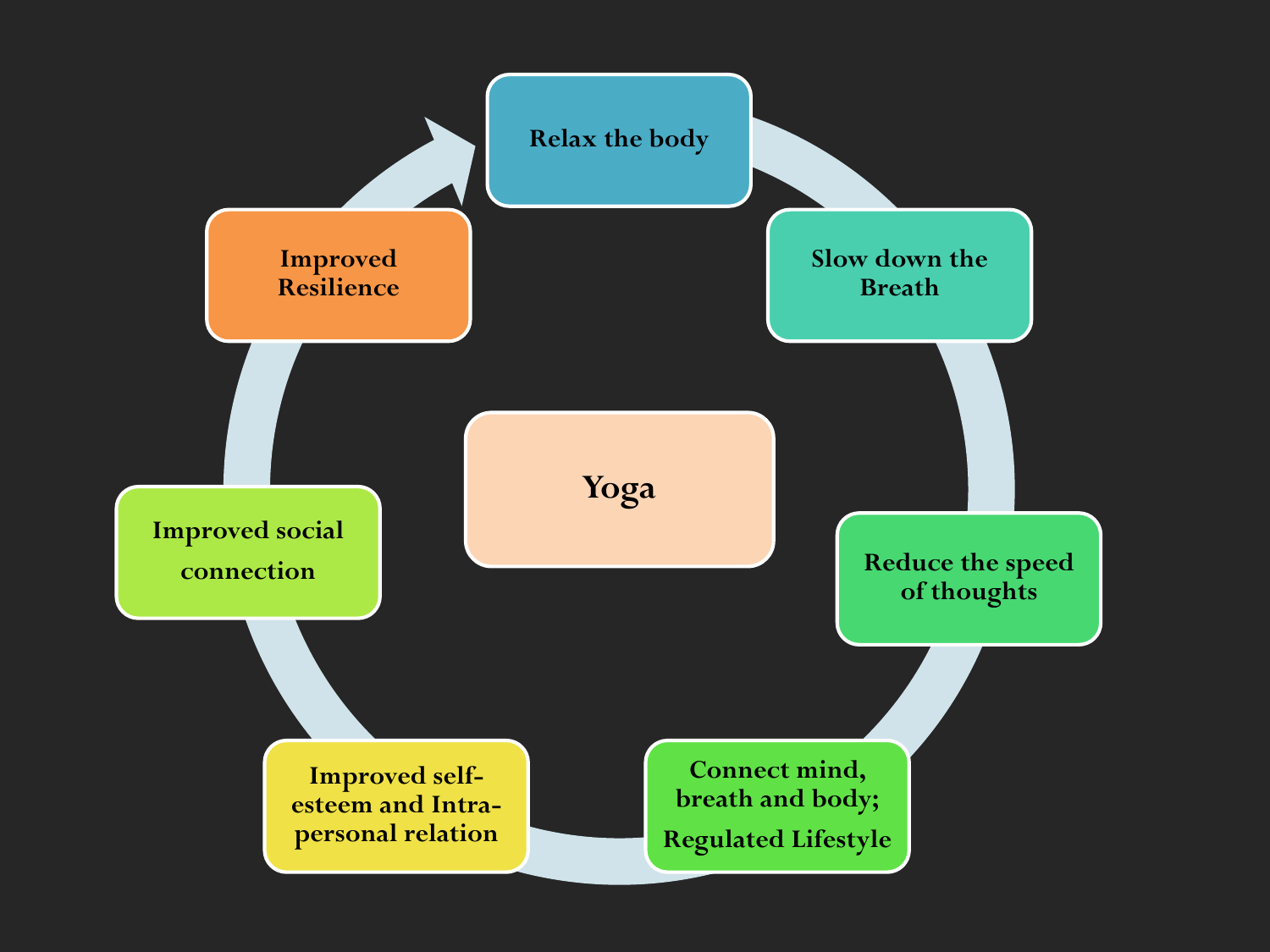## References

- PatanjaliYoga Sutras-Sage Patanjali
- HathaYoga Pradipika-Yogi Swatmarama Swami Muktibodhanada
- $\triangleright$  Shivasamhitha Swami Maheshananda
- Tiwari M. Ayurveda: A Life of Balance. Healing Arts Press; 1995.
- Stephens I. Medical yoga therapy. Children. 2017 Feb;  $4(2)$ : 12.
- $\triangleright$  Woodyard C. Exploring the therapeutic effects of yoga and its ability to increase quality of life. International journal of yoga. 2011 Jul;4(2):49.